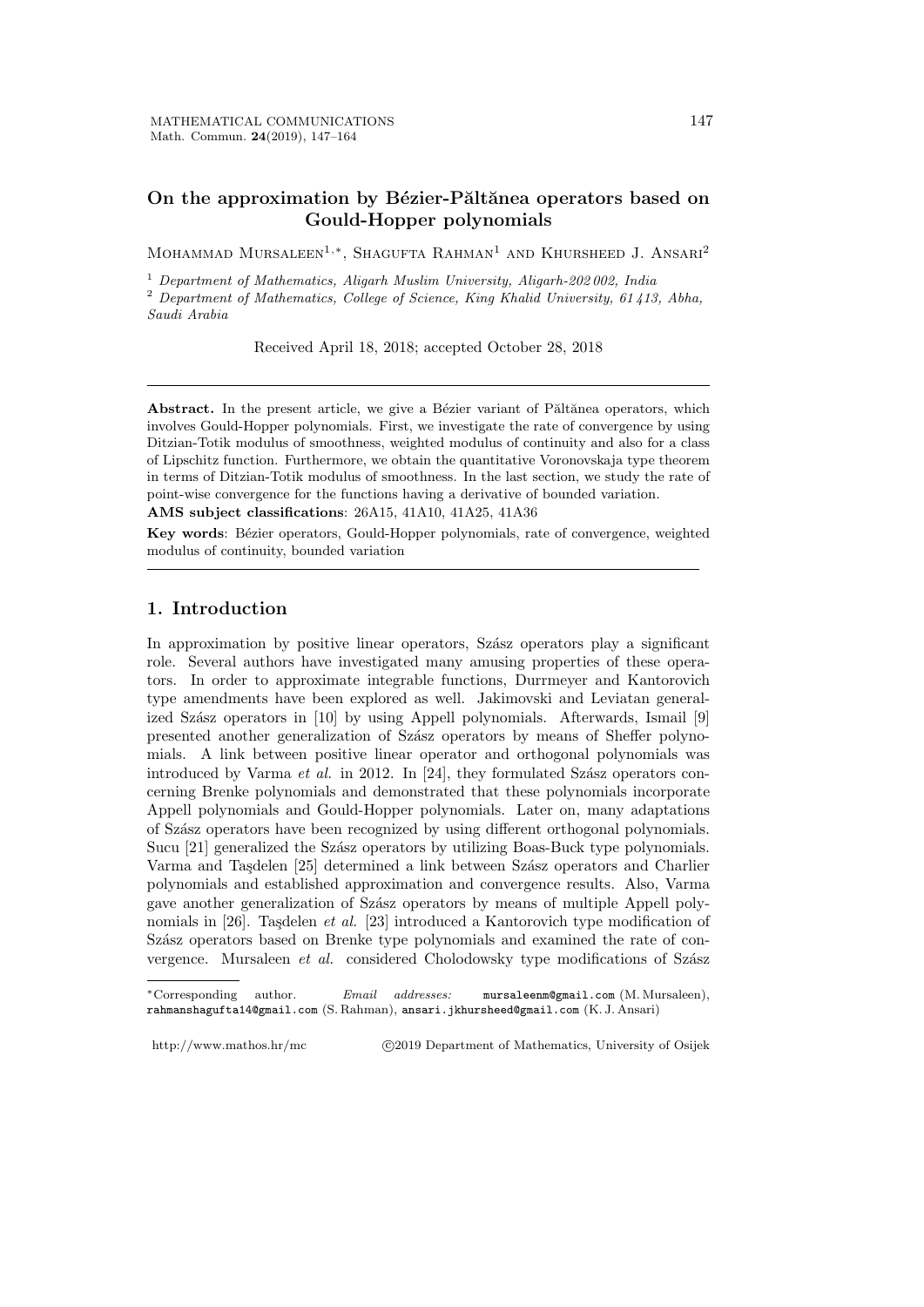operators involving Brenke polynomials [15] and Durremeyer-Jakimovski-Leviatan operators [17] and studied their approximation properties. They also gave another generalization of Szász operators involving  $(p, q)$ -integers,  $q$ -Appell polynomials and multiple Appell polynomials in [16], [18] and [1], respectively. Mishra and Gandhi [13, 14] presented a summation integral type modification of Szász operators and studied simultaneous approximation and convergence properties of these operators.

It is well known that Bézier curves are the mathematically defined curves successively used in computer-aided geometric design (CAGD), image processing and curve fitting. The miscellaneous Bézier variant of operators is crucial subject matter in approximation theory. In 1983, Chang [3] pioneered the Bernstein-Bézier operators. Afterwards, several researchers established the Bézier variant of various operators [7, 8, 12].

For  $\alpha > 0$ ,  $\rho > 0$  and  $x \in \mathbb{R}_0^+ = [0, \infty)$ , Paltanea [20] recognized the two parameter summation-integral type modification of Szász operators as

$$
L_{\alpha}^{\rho}(f;x) = \sum_{m=1}^{\infty} s_{\alpha,m}(x) \int_0^{\infty} \Theta_{\alpha,m}^{\rho}(u) f(u) du + e^{-\alpha x} f(0), \tag{1}
$$

where

$$
s_{\alpha,m}(x) = e^{-\alpha x} \frac{(\alpha x)^m}{m!},
$$
  
\n
$$
\Theta_{\alpha,m}^{\rho}(u) = \frac{\alpha \rho}{\Gamma(m\rho)} \cdot e^{-\alpha \rho u} (\alpha \rho u)^{m\rho - 1}
$$

and *f* is an integrable function for which formula (1) is well defined for every  $x \geq 0$ .

Recently, in  $[6]$ , the authors acknowledged the Jakimovski-Leviatan-Păltănea-Bézier operators and presented some direct approximation theorems and the rate of convergence for the functions having a derivative of bounded variation. Motivated by this, we introduce the Bézier-Păltănea operators based on Gould-Hopper polynomials and study further in this direction.

A generating function of the Gould-Hopper polynomials is given by (see [5])

$$
e^{ht^{d+1}}e^{xt} = \sum_{k=0}^{\infty} g_k^{d+1}(x,h)\frac{t^k}{k!},
$$
\n(2)

where

$$
g_k^{d+1}(x,h) = \sum_{s=0}^{\left[\frac{k}{d+1}\right]} \frac{k!}{s!(k-(d+1)s)!} h^s x^{k-(d+1)s},
$$

 $h \geq 0$  and [.] denotes the integer part.

For  $n \in \mathbb{N}$ ,  $\rho > 0$ ,  $\theta \ge 1$  and all real-valued continuous and bounded functions *f* on  $\mathbb{R}^+_0,$  we propose Bézier-Păltănea operators based on Gould-Hopper polynomials as

$$
G_{n,h,\rho}^{d,\theta}(f;x) = \sum_{k=1}^{\infty} X_{n,h,k}^{d,\theta}(x) \int_0^{\infty} \Theta_{n,k}^{\rho}(u) f(u) du + X_{n,h,0}^{d,\theta}(x) f(0), \tag{3}
$$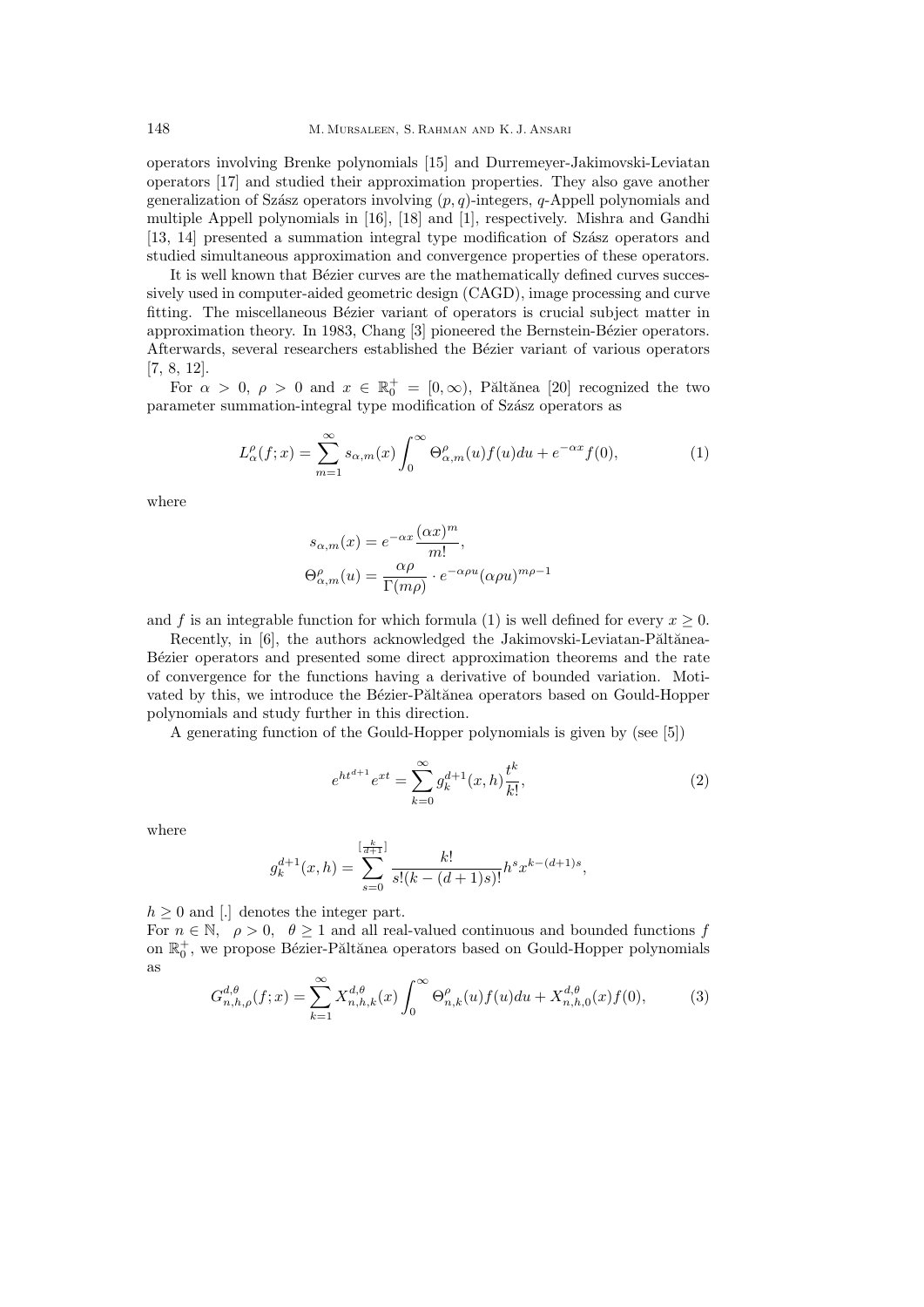where

$$
X_{n,h,k}^{d,\theta}(x) = \left[\zeta_{n,h,k}^d(x)\right]^\theta - \left[\zeta_{n,h,k+1}^d(x)\right]^\theta,
$$
  
\n
$$
\zeta_{n,h,k}^d(x) = \sum_{j=k}^\infty l_{n,h,j}^d(x), \ k = 0, 1, 2, 3, \dots,
$$
  
\n
$$
l_{n,h,k}^d(x) = e^{-nx - h} \cdot \frac{g_k^{d+1}(nx, h)}{k!}
$$
\n(4)

and

$$
\Theta_{n,k}^{\rho}(u) = \frac{n\rho}{\Gamma(k\rho)} \cdot e^{-n\rho u} (n\rho u)^{k\rho - 1}.
$$
\n(5)

 $\zeta_{n,h,k}^d(x)$  satisfies the following important properties:

1.  $\zeta_{n,h,k}^d(x) - \zeta_{n,h,k+1}^d(x) = l_{n,h,k}^d(x), \ k = 0, 1, 2, 3, \ldots,$ 2.  $\zeta_{n,h,0}^d(x) > \zeta_{n,h,1}^d(x) > \cdots > \zeta_{n,h,k}^d(x) > \zeta_{n,h,k+1}^d(x) > \cdots, \ \forall x \in \mathbb{R}_0^+$ .

Also, the operators  $G_{n,h,\rho}^{d,\theta}$  have the integral representation

$$
G_{n,h,\rho}^{d,\theta}(f;x) = \int_0^\infty K_{n,h,\rho}^{d,\theta}(x,u)f(u)du,\tag{6}
$$

where  $K_{n,h,\rho}^{d,\theta}(x,u)$  is the kernal defined by

$$
K_{n,h,\rho}^{d,\theta}(x,u) = \sum_{k=1}^{\infty} X_{n,h,k}^{d,\theta}(x) \Theta_{n,k}^{\rho}(u) + X_{n,h,0}^{d,\theta}(x) \delta(u), \tag{7}
$$

 $\delta(u)$  is the Dirac-delta function.

If we take  $\theta = 1$ , then operator (3) reduces to operators  $G_{n,h,\rho}^{d,1}(f;x) = G_{n,h,\rho}^{d}(f;x)$ given by

$$
G_{n,h,\rho}^d(f;x) = \sum_{k=1}^{\infty} l_{n,h,k}^d(x) \int_0^{\infty} \Theta_{n,k}^\rho(u) f(u) du + l_{n,h,0}^d(x) f(0), \tag{8}
$$

where  $l_{n,h,k}^d(x)$  and  $\Theta_{n,k}^{\rho}(u)$  are defined as in (4) and (5), respectively.

The main objective of this article is to study the rate of convergence of our constructed operators (3) by using Ditzian-Totik modulus of smoothness, weighted modulus of continuity and for functions having a derivative of bounded variation. Furthermore, we have also established the quantitative Voronovskaja type theorem.

### **2. Auxiliary results**

**Lemma 1.** *Let*  $G^d_{n,h,\rho}$  *be the operators defined by* (8). *Then, we have*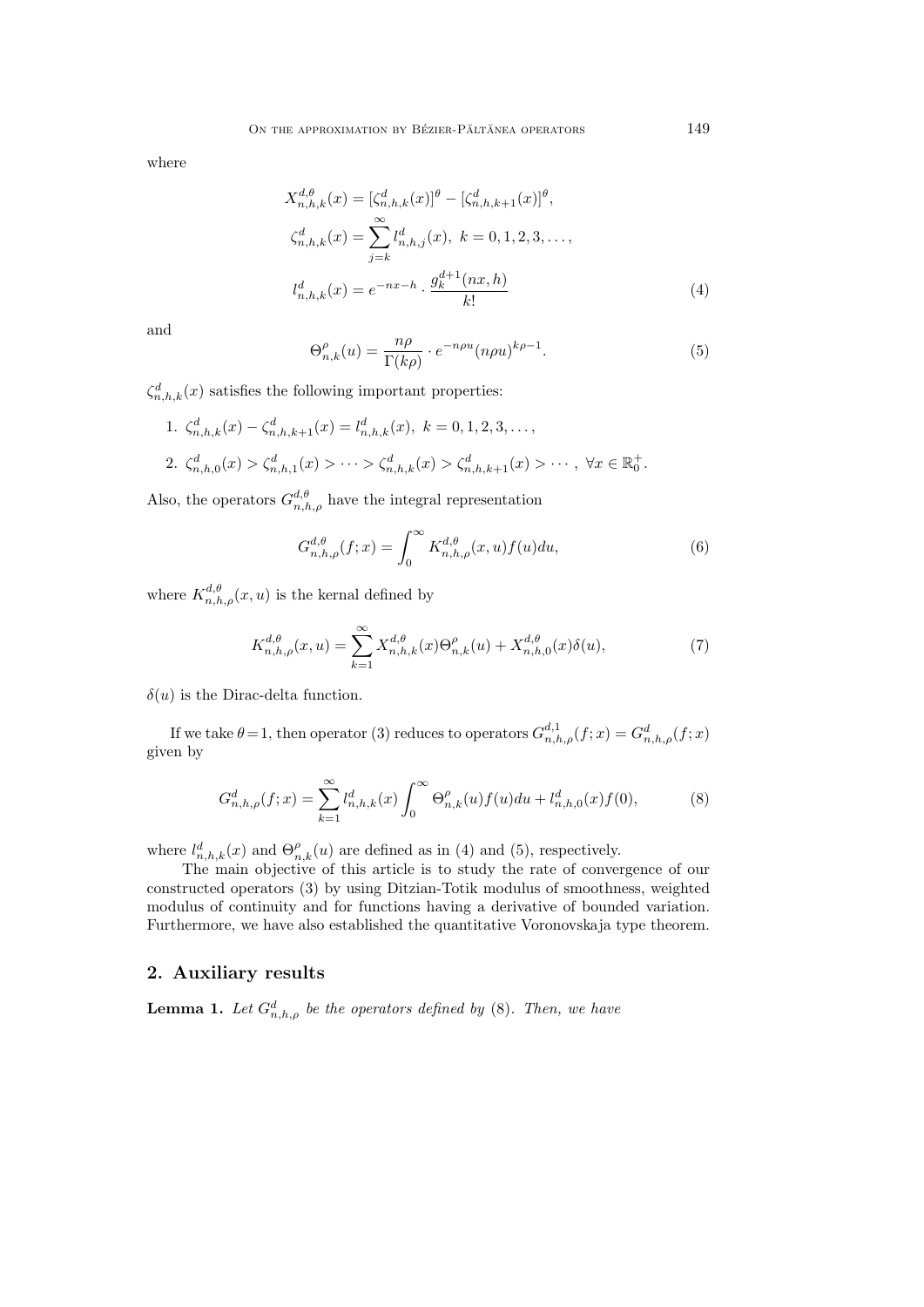1)

$$
G_{n,h,\rho}^d((u-x);x) = \frac{h(d+1)}{n},
$$

2)

$$
G_{n,h,\rho}^d((u-x)^2;x) = \frac{x}{n\rho}(1+\rho) + \frac{h(d+1)}{n^2\rho}(\rho(d+1)(h+1)+1),
$$

3)

$$
G_{n,h,\rho}^d((u-x)^4;x) = \frac{3x^2}{n^2} \left(1 + \frac{2}{\rho} + \frac{1}{\rho^2}\right) + \frac{x}{n^3} \left(6h^2(d+1)^2 - 4h(d+1)^3 + 14h(d+1)^2 + 4hd^2(d+1) + 1 + \frac{1}{\rho}(6h(h+1)(d+1)^2 + 18h(d+1) + 6) + \frac{1}{\rho^2}(14h(d+1) + 11) + \frac{1}{\rho^3}\right) + \frac{1}{n^4} \left(h(d+1)^4(h^3 + 6h^2 + 7h + 1) + \frac{6h}{\rho}(d+1)^3 + (h^2 + 3h + 1) + \frac{11h}{\rho^2}(h+1)(d+1)^2 + \frac{6}{\rho^3}h(d+1)\right).
$$

**Proof***.* From the generating function for Gould-Hopper polynomials and by using the properties of the gamma function and linearity of operators, we get the above result.  $\Box$ 

Throughout this article, let  $C_B(\mathbb{R}_0^+)$  denote the space of all functions  $f$  on  $\mathbb{R}_0^+$ which are bounded and continuous according to the norm

$$
||f|| = \sup_{x \in \mathbb{R}_0^+} |f(x)|.
$$

**Lemma 2.** For  $f \in C_B(\mathbb{R}^+_0)$ , we have

$$
||G_{n,h,\rho}^d f|| \le ||f||.
$$

**Remark 1.** *We have*

$$
G_{n,h,\rho}^{d,\theta}(1;x) = \sum_{k=1}^{\infty} X_{n,h,k}^{d,\theta}(x) \int_0^{\infty} \Theta_{n,k}^{\rho}(u) du + X_{n,h,0}^{d,\theta}(x)
$$

$$
= \sum_{k=0}^{\infty} X_{n,h,k}^{d,\theta}(x) = \left(\sum_{k=0}^{\infty} l_{n,h,k}^d(x)\right)^{\theta}
$$

$$
= (1)^{\theta} = 1.
$$

**Lemma 3.** Let  $G_{n,h,\rho}^{d,\theta}$  be the operator defined by (3); then 1)

$$
G_{n,h,\rho}^{d,\theta}((u-x);x) \le \theta \frac{h(d+1)}{n},
$$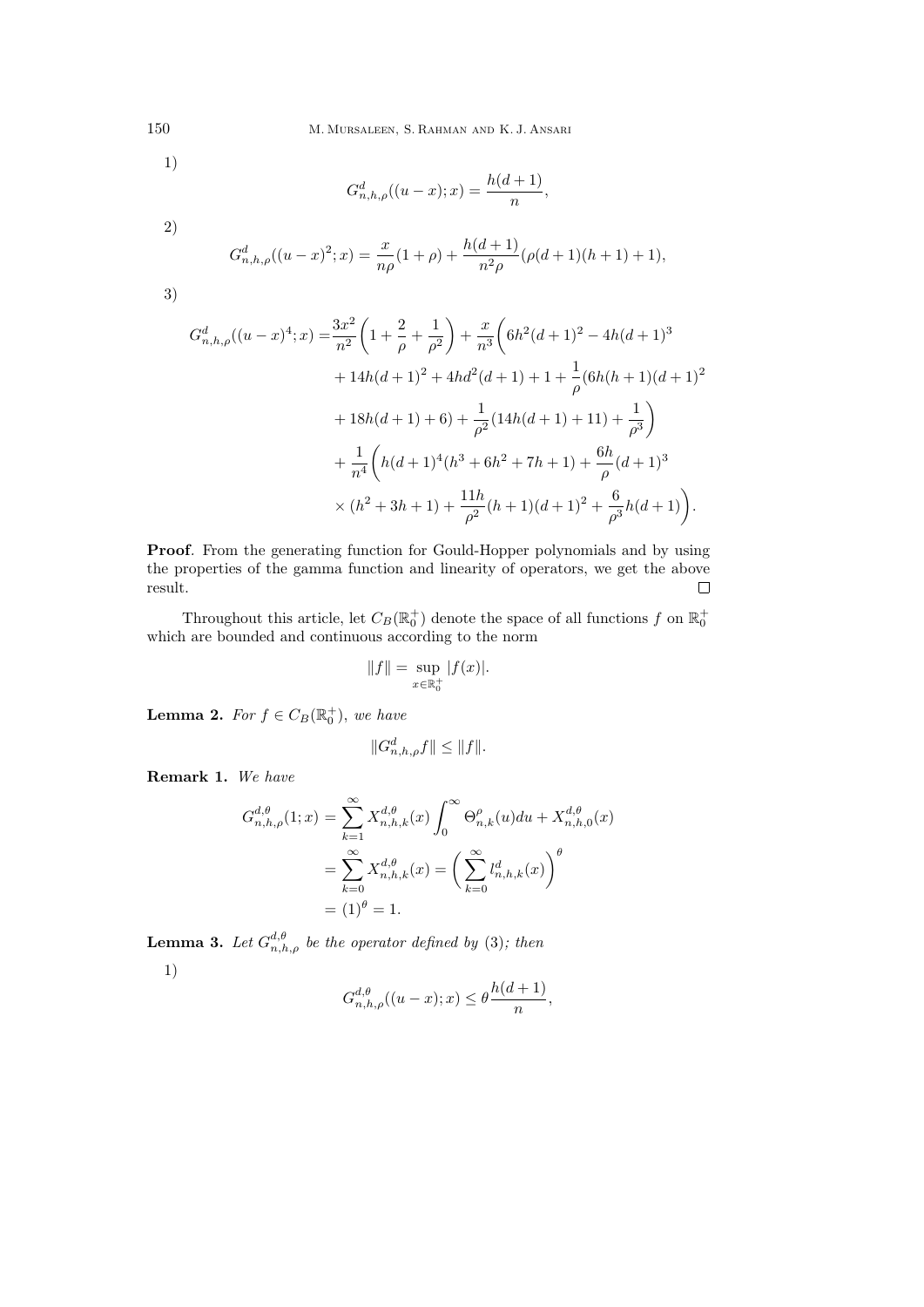$$
G_{n,h,\rho}^{d,\theta}((u-x)^2;x) \leq \theta \bigg\{\frac{x}{n\rho}(1+\rho)+\frac{h(d+1)}{n^2\rho}(\rho(d+1)(h+1)+1)\bigg\},
$$

3)

2)

$$
G_{n,h,\rho}^{d,\theta}((u-x)^{4};x) \leq \theta \bigg\{\frac{3x^{2}}{n^{2}} \bigg(1 + \frac{2}{\rho} + \frac{1}{\rho^{2}}\bigg) + \frac{x}{n^{3}} \bigg(6h^{2}(d+1)^{2} - 4h(d+1)^{3} + 14h(d+1)^{2} + 4hd^{2}(d+1) + 1 + \frac{1}{\rho}(6h(h+1)(d+1)^{2} + 18h(d+1) + 6) + \frac{1}{\rho^{2}}(14h(d+1) + 11) + \frac{1}{\rho^{3}}\bigg) + \frac{1}{n^{4}} \bigg(h(d+1)^{4}(h^{3} + 6h^{2} + 7h + 1) + \frac{6h}{\rho}(d+1)^{3} + (h^{2} + 3h + 1) + \frac{11h}{\rho^{2}}(h+1)(d+1)^{2} + \frac{6}{\rho^{3}}h(d+1)\bigg)\bigg\}.
$$

**Proof***.* From equation (3), we have

$$
G_{n,h,\rho}^{d,\theta}(f;x) = \sum_{k=1}^{\infty} X_{n,h,k}^{d,\theta}(x) \int_0^{\infty} \Theta_{n,k}^{\rho}(u) f(u) du + X_{n,h,0}^{d,\theta}(x) f(0),
$$
  

$$
= \sum_{k=1}^{\infty} ([\zeta_{n,h,k}^d(x)]^{\theta} - [\zeta_{n,h,k+1}^d(x)]^{\theta}) \int_0^{\infty} \Theta_{n,k}^{\rho}(u) f(u) du
$$
  

$$
+ ([\zeta_{n,h,0}^d(x)]^{\theta} - [\zeta_{n,h,1}^d(x)]^{\theta}) f(0).
$$

Using the well-known inequality  $|c^{\beta} - d^{\beta}| \leq \beta |c - d|$  with  $0 \leq c, d \leq 1, \beta \geq 1$  and property (1) of  $\zeta_{n,h,k}^d(x)$ , we have

$$
G_{n,h,\rho}^{d,\theta}(f;x) \leq \theta \bigg\{ \sum_{k=1}^{\infty} l_{n,h,k}^d(x) \int_0^{\infty} \Theta_{n,k}^{\rho}(u) f(u) du + l_{n,h,0}^d(x) f(0) \bigg\},
$$
  

$$
\leq \theta G_{n,h,\rho}^d(f;x).
$$

In view of Lemma 1, we get all inequalities.

**Remark 2.** *We have the following inequalities:*

1) *For*  $C_1 > 1$ ,  $\rho > 0$ ,  $\theta \geq 1$ ,  $x \in (0, +\infty)$  *and sufficiently large n* 

$$
G_{n,h,\rho}^{d,\theta}((u-x)^2;x) \leq C_1 \theta \frac{x(1+\rho)}{n\rho}.
$$

2) *For*  $C_2 > 1$ ,  $\rho > 0$ ,  $\theta \geq 1$ ,  $x \in (0, +\infty)$  *and sufficiently large n* 

$$
G_{n,h,\rho}^{d,\theta}((u-x)^4;x) \leq C_2 \theta \bigg(\frac{x(1+\rho)}{n\rho}\bigg)^2.
$$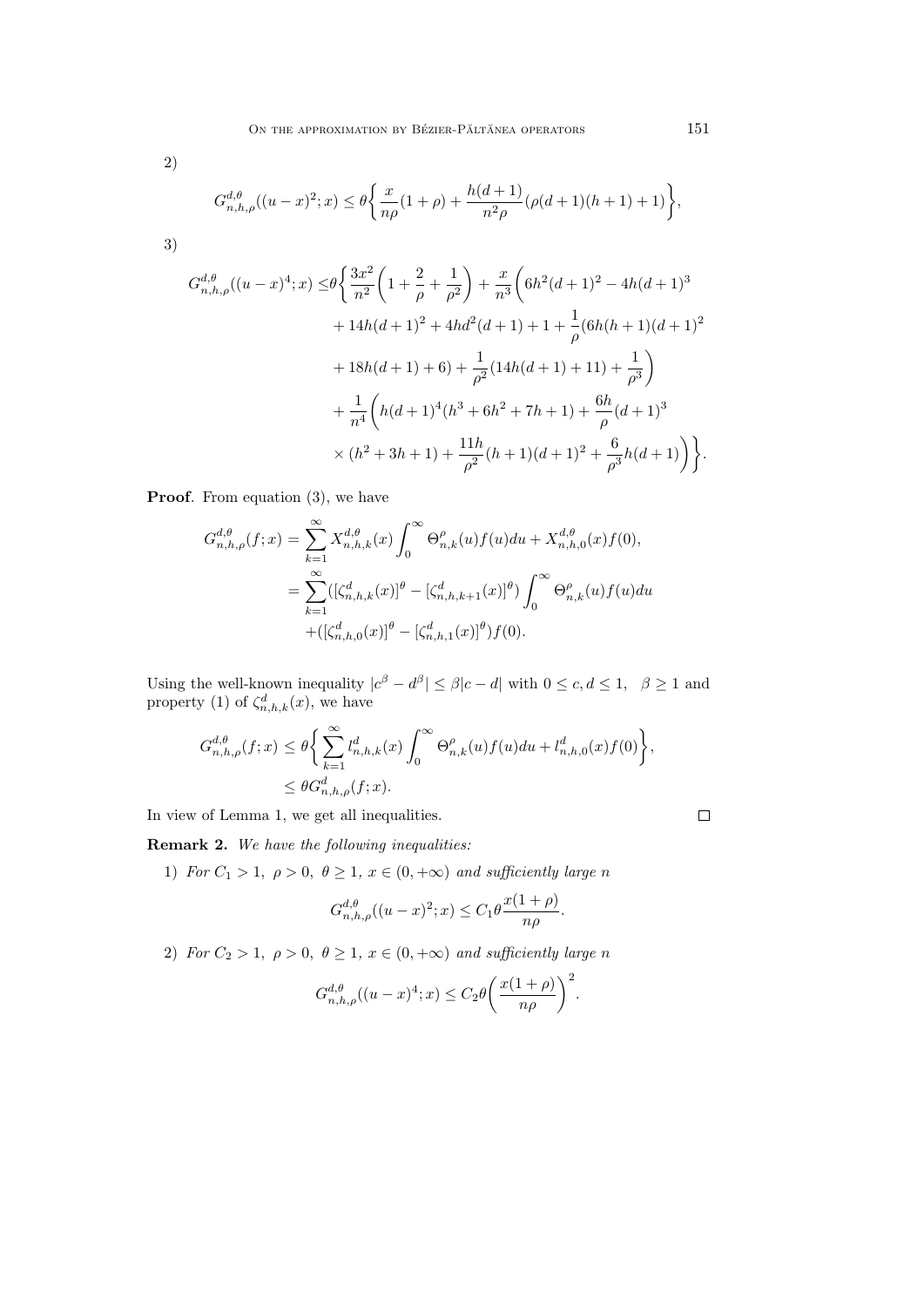**Lemma 4.** *Let*  $f \in C_B(\mathbb{R}_0^+);$  *then* 

$$
||G_{n,h,\rho}^{d,\theta}f|| \leq \theta ||f||.
$$

**Proof***.* In view of equation (3), we have

$$
\begin{aligned} |G_{n,h,\rho}^{d,\theta}(f;x)|&=\bigg|\sum_{k=1}^{\infty}X_{n,h,k}^{d,\theta}(x)\int_0^{\infty}\Theta_{n,k}^{\rho}(u)f(u)du+X_{n,h,0}^{d,\theta}(x)f(0)\bigg|\\ &\leq\bigg(\sum_{k=1}^{\infty}X_{n,h,k}^{d,\theta}(x)\int_0^{\infty}\Theta_{n,k}^{\rho}(u)du+X_{n,h,0}^{d,\theta}(x)\bigg)\|f\|\\ &\leq\theta G_{n,h,\rho}^d(1;x)\|f\|=\theta\|f\|,\end{aligned}
$$

which completes the proof.

### **3. Direct approximation**

In this part, initially we recall the definition of the well-known Ditizian-Totik modulus of smoothness  $\omega_{\phi^{\tau}}(\cdot;\cdot)$  and Peetre's *K*−functional [4]. Let  $\phi(x) = \sqrt{x}$  and  $f \in C_B(\mathbb{R}^+_0)$ . For  $0 \leq \tau \leq 1$ , define

$$
\omega_{\phi^{\tau}}(f;t) = \sup_{0 \le h \le t} \sup_{x \pm \frac{h\phi^{\tau}(x)}{2} \in \mathbb{R}_0^+} \left| f\left(x + \frac{h\phi^{\tau}(x)}{2}\right) - f\left(x - \frac{h\phi^{\tau}(x)}{2}\right) \right| \tag{9}
$$

and the *K−*functional

$$
K_{\phi^{\tau}}(f;t) = \inf_{g \in W_{\tau}} \left\{ \|f - g\| + t \|\phi^{\tau} g'\| \right\},\
$$

where

$$
W_{\tau} = \{ g : g \in AC_{loc}; \|\phi^{\tau} g'\| < \infty \}
$$

and  $g \in AC_{loc}$  means that  $g$  is an absolutely continuous function on every finite subinterval of  $\mathbb{R}_0^+$ . Also,

$$
\omega_{\phi^{\tau}}(f;t) \sim K_{\phi^{\tau}}(f;t),
$$

which means that there exists a constant  $C > 0$  such that

$$
C^{-1}\omega_{\phi^{\tau}}(f;t) \le K_{\phi^{\tau}}(f;t) \le C\omega_{\phi^{\tau}}(f;t). \tag{10}
$$

**Lemma 5.** *Let*  $\phi(x) = \sqrt{x}$  *and*  $0 \le \tau \le 1$ *. Then for*  $f \in W_{\tau}$  *and*  $y, x > 0$ *, we have* 

$$
\left| \int_x^y f'(u) du \right| \leq 2^{\tau} x^{-\frac{\tau}{2}} |y - x| ||\phi^{\tau} f'||.
$$

**Proof***.* For a proof, see [6, Lemma 5].

 $\Box$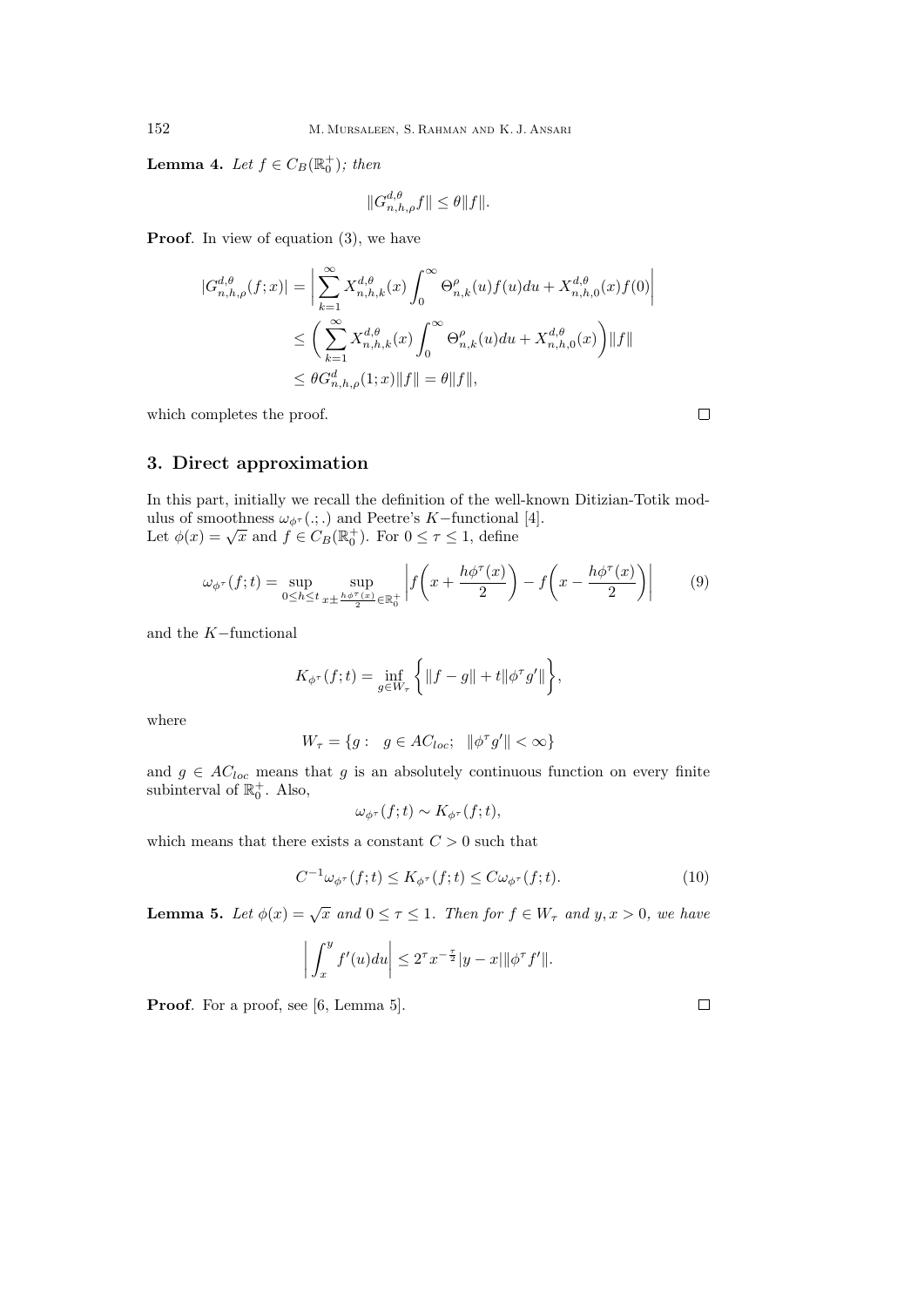**Theorem 1.** For  $f \in C_B(\mathbb{R}^+_0)$ , we have

$$
|G_{n,h,\rho}^{d,\theta}(f;x) - f(x)| \leq C \omega_{\phi^{\tau}} \bigg(f; \frac{\phi^{1-\tau}(x)}{\sqrt{n}}\bigg),
$$

*where*  $\omega_{\phi^{\tau}}$  *is given by* (9) *and C is a constant free from the choice of n and x*.

**Proof**. Let  $g \in W_{\tau}$ . Using Lemma 4, we have

$$
|G_{n,h,\rho}^{d,\theta}(f;x) - f(x)| \le |G_{n,h,\rho}^{d,\theta}(f-g;x)| + |f(x) - g(x)| + |G_{n,h,\rho}^{d,\theta}(g;x) - g(x)|
$$
  

$$
\le (\theta + 1) \|f - g\| + |G_{n,h,\rho}^{d,\theta}(g;x) - g(x)|. \tag{11}
$$

Since  $g(y) = g(x) + \int_x^y g'(u) du$  and  $G_{n,h,\rho}^{d,\theta}(1; x) = 1$ , we obtain

$$
|G_{n,h,\rho}^{d,\theta}(g;x) - g(x)| = \left| G_{n,h,\rho}^{d,\theta} \left( \int_x^y g'(u) du; x \right) \right|.
$$

By Lemma 5, we get

$$
|G_{n,h,\rho}^{d,\theta}(g;x) - g(x)| \le 2^{\tau} x^{-\frac{\tau}{2}} \|\phi^{\tau} g'\| G_{n,h,\rho}^{d,\theta}(|y-x|;x). \tag{12}
$$

Applying the Cauchy-Schwarz inequality and using Remark 2, we have

$$
G_{n,h,\rho}^{d,\theta}(|y-x|;x) \le \sqrt{G_{n,h,\rho}^{d,\theta}(1;x)} \sqrt{G_{n,h,\rho}^{d,\theta}((y-x)^2;x)}
$$

$$
\le \sqrt{\frac{C_1 \theta x (1+\rho)}{n \rho}}.
$$
(13)

Combining  $(11)-(13)$ , we get

$$
|G_{n,h,\rho}^{d,\theta}(f;x) - f(x)| \le (1+\theta) \|f - g\| + C_3 \|\phi^{\tau}g'\| \frac{\phi^{1-\tau}(x)}{\sqrt{n}}.
$$

Taking infimum over all  $g \in W_{\tau}$ , we have

$$
|G_{n,h,\rho}^{d,\theta}(f;x) - f(x)| \le C_4 K_{\phi^\tau} \left(f; \frac{\phi^{1-\tau}(x)}{\sqrt{n}}\right).
$$

Using (10), we get

$$
|G_{n,h,\rho}^{d,\theta}(f;x)-f(x)|\leq C\omega_{\phi^\tau}\bigg(f; \frac{\phi^{1-\tau}(x)}{\sqrt{n}}\bigg),
$$

which is the required result.

**Remark 3.** *Taking*  $\tau = 0$ *, we get error estimation in terms of the classical modulus of continuity, i.e.,*

$$
|G_{n,h,\rho}^{d,\theta}(f;x) - f(x)| \leq C\omega\left(f; \sqrt{\frac{x}{n}}\right).
$$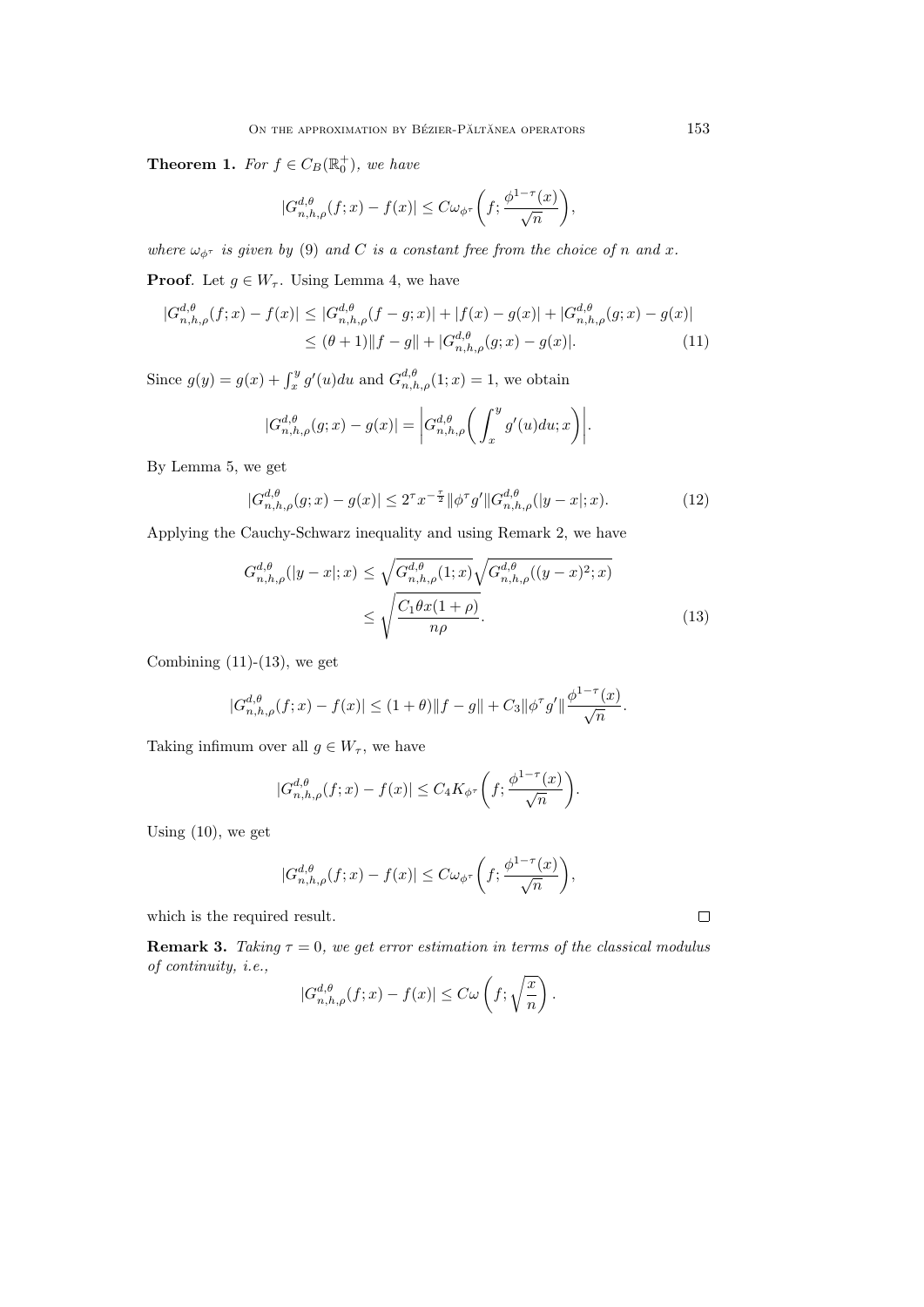Now, we give the following local approximation result for the function belonging to Lipschitz-type space:

For  $a \geq 0$ ,  $b > 0$  to be fixed, the class of two parameteric Lipschitz type functions ([19]) is defined as

$$
Lip_M^{a,b}(\beta) = \left\{ f \in C_B(\mathbb{R}_0^+): |f(u) - f(x)| \le M \frac{|u - x|^\beta}{(u + ax^2 + bx)^{\frac{\beta}{2}}} \text{ and } x, u \in (0, \infty) \right\}, (14)
$$

where *M* is any positive constant and  $0 < \beta \leq 1$ . For  $a = 0$  and  $b = 1$ , space  $Lip_M^{0,1}(\beta)$  is the space  $Lip_M^*(\beta)$  given by O. Szász [22].

**Theorem 2.** Let  $f \in Lip_M^{a,b}(\beta)$ . Then for every  $n \in \mathbb{N}$ ,  $\rho > 0$ ,  $\theta \ge 1$  and  $x \in (0, +\infty)$ *, we have* 

$$
|G_{n,h,\rho}^{d,\theta}(f;x)-f(x)| \leq M \left(\frac{\theta G_{n,h,\rho}^d((u-x)^2;x)}{ax^2+bx}\right)^{\frac{\beta}{2}},
$$

*where*  $G_{n,h,\rho}^d((u-x)^2; x)$  *is given in Lemma 1.* 

**Proof***.* Consider  $f \in Lip_M^{a,b}(\beta)$  and  $x \in (0, +\infty)$ ; then

$$
|G_{n,h,\rho}^{d,\theta}(f;x) - f(x)| = |G_{n,h,\rho}^{d,\theta}(f(u) - f(x);x)|
$$
  
\n
$$
\leq G_{n,h,\rho}^{d,\theta}(|f(u) - f(x)|;x)
$$
  
\n
$$
\leq G_{n,h,\rho}^{d,\theta} \left(M \frac{|u-x|^{\beta}}{\sqrt{(u+ax^2+bx)^{\frac{\beta}{2}}}};x\right)
$$
  
\n
$$
\leq \frac{M}{\sqrt{ax^2+bx}} G_{n,h,\rho}^{d,\theta}(|u-x|^{\beta};x).
$$

First of all, consider the case  $\beta = 1$ . Applying the Cauchy-Schwarz inequality and using the fact  $G_{n,h,\rho}^{d,\theta}(1;x) = 1$ , we have

$$
|G_{n,h,\rho}^{d,\theta}(f;x) - f(x)| \le \frac{M}{\sqrt{ax^2 + bx}} (G_{n,h,\rho}^{d,\theta}((u-x)^2;x))^{\frac{1}{2}}
$$
  

$$
\le \frac{M}{\sqrt{ax^2 + bx}} (\theta G_{n,h,\rho}^d((u-x)^2;x))^{\frac{1}{2}}
$$
  

$$
\le M \left(\frac{\theta G_{n,h,\rho}^d((u-x)^2;x)}{ax^2 + bx}\right)^{\frac{1}{2}}.
$$

Hence the result holds for  $\beta = 1$ . Now assume that  $0 < \beta < 1$ . Applying Hölder's inequality with  $p = \frac{1}{\beta}$  and  $q = \frac{1}{1-\beta}$ , we have

$$
|G_{n,h,\rho}^{d,\theta}(f;x)-f(x)|\leq \frac{M}{(ax^2+bx)^{\frac{\beta}{2}}}(G_{n,h,\rho}^{d,\theta}(|u-x|;x))^\beta.
$$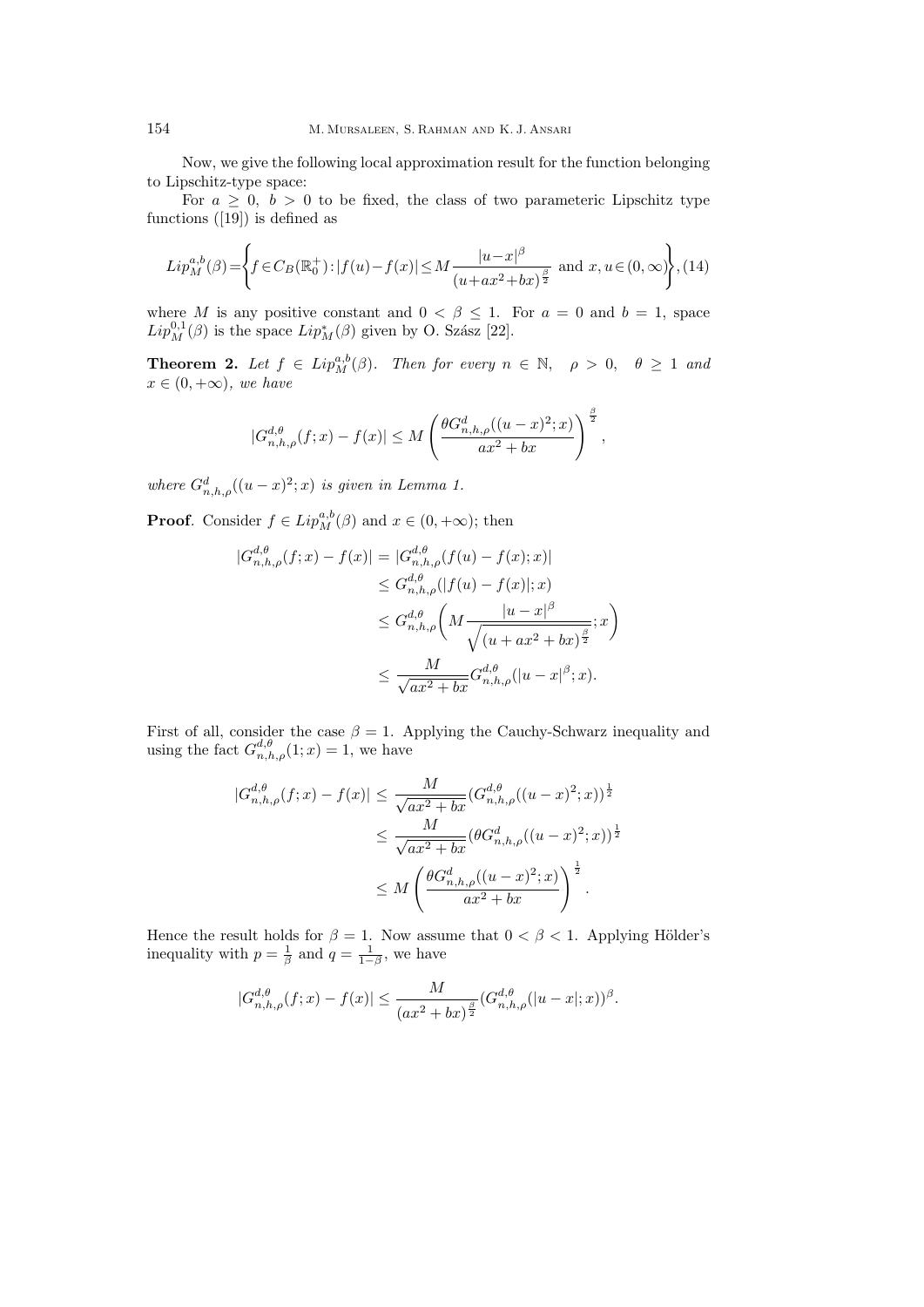Finally, by the Cauchy-Schwarz inequality, we get

$$
|G_{n,h,\rho}^{d,\theta}(f;x) - f(x)| \leq \frac{M}{(ax^2 + bx)^{\frac{\beta}{2}}} (G_{n,h,\rho}^{d,\theta}((u-x)^2;x))^{\frac{\beta}{2}}
$$
  

$$
\leq \frac{M}{(ax^2 + bx)^{\frac{\beta}{2}}} (\theta G_{n,h,\rho}^d((u-x)^2;x))^{\frac{\beta}{2}}
$$
  

$$
\leq M \left(\frac{\theta G_{n,h,\rho}^d((u-x)^2;x)}{ax^2 + bx}\right)^{\frac{\beta}{2}},
$$

which is the desired result.

We now evaluate the rate of convergence of operators (3) in the context of suitable weighted function spaces. More precisely, let us consider the space

$$
B_2(\mathbb{R}_0^+) = \left\{ f : |f(x)| \le M_f(1+x^2), \ M_f \text{ is a constant connected with } f \right\}.
$$

Introduce

$$
C_2(\mathbb{R}_0^+) = \left\{ f \in B_2(\mathbb{R}_0^+) : f \text{ is continuous} \right\},\
$$
  

$$
C_2^*(\mathbb{R}_0^+) = \left\{ f \in C_2(\mathbb{R}_0^+) : \exists \lim_{x \to \infty} \frac{|f(x)|}{1 + x^2} < \infty \right\}.
$$

These spaces are endowed with the norm

$$
||f||_2 = \sup_{x \in \mathbb{R}_0^+} \frac{|f(x)|}{1 + x^2}.
$$

For  $f \in C(\mathbb{R}^+_0)$  and  $\delta > 0$  modulus of continuity  $\omega(f;\delta)$  has the property that  $\omega(f; \delta) \to 0$  with  $\delta \to 0$  on  $[a, b] \subset \mathbb{R}^+_0$ , but in general this property does not hold true on  $\mathbb{R}_0^+$ . So we use the following weighted modulus of continuity [27]:

$$
\Omega(f; \delta) = \sup_{x \ge 0} \sup_{|t| < \delta} \frac{|f(x+t) - f(x)|}{1 + (x+t)^2}.
$$
\n(15)

**Theorem 3.** Let  $f \in C_2^*(\mathbb{R}_0^+)$  and  $\Omega(f;.)$  as in (15). Then for  $x \in \mathbb{R}_0^+$ ,  $\rho, \delta >$ 0*,*  $\theta \ge 1$  *and for large enough n, we have* 

$$
|G_{n,h,\rho}^{d,\theta}(f;x) - f(x)| \le 2(1+x^2)\Omega\left(f; \frac{1}{\sqrt{n}}\right)\left(1 + C_1\theta \frac{x(1+\rho)}{n\rho} + \sqrt{\theta C_1}\left(\frac{x(1+\rho)}{\rho}\right)^{\frac{1}{2}}\right)
$$

$$
\times \left(1 + \sqrt{\theta C_2}\frac{x(1+\rho)}{n\rho}\right)\right),
$$

where  $C_1, C_2 > 1$  are constants free from the choice of *x* and *n*.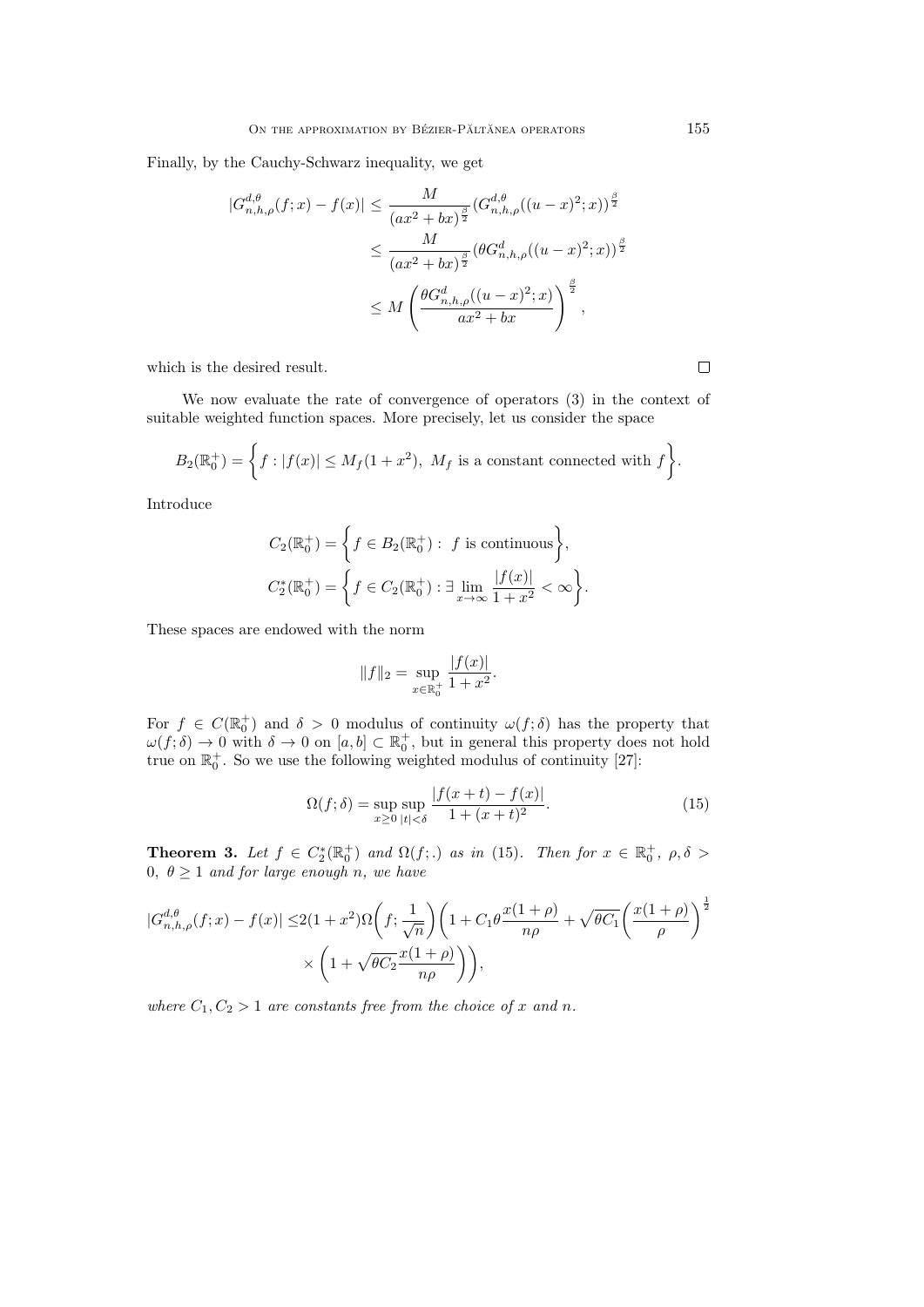**Proof**. For  $u, x \in \mathbb{R}_0^+$ ,  $\delta > 0$  and by the definition of weighted modulus of continuity, we have

$$
|f(u) - f(x)| \le 2(1+x^2)(1+(u-x)^2)\left(1+\frac{|u-x|}{\delta}\right)\Omega(f;\delta).
$$
 (16)

Applying  $G_{n,h,\rho}^{d,\theta}$  to inequality (16) and then the Cauchy-Schwarz inequality in the last term, we obtain

$$
G_{n,h,\rho}^{d,\theta}(|f(u) - f(x)|;x) \le 2(1+x^2)\Omega(f;\delta)\left(G_{n,h,\rho}^{d,\theta}(1+(u-x)^2;x) + G_{n,h,\rho}^{d,\theta}\left(\frac{(1+(u-x)^2)|u-x|}{\delta};x\right)\right)
$$
  

$$
\le 2(1+x^2)\Omega(f;\delta)\left(G_{n,h,\rho}^{d,\theta}(1;x) + G_{n,h,\rho}^{d,\theta}((u-x)^2;x) + G_{n,h,\rho}^{d,\theta}\left(\frac{(1+(u-x)^2)|u-x|}{\delta};x\right)\right)
$$
  

$$
\le 2(1+x^2)\Omega(f;\delta)\left(1+G_{n,h,\rho}^{d,\theta}((u-x)^2;x) + \frac{1}{\delta}(G_{n,h,\rho}^{d,\theta}((u-x)^2;x) + \frac{1}{\delta}(G_{n,h,\rho}^{d,\theta}((u-x)^2;x))^{\frac{1}{2}} + \frac{1}{\delta}(G_{n,h,\rho}^{d,\theta}((u-x)^4;x))^{\frac{1}{2}} \times (G_{n,h,\rho}^{d,\theta}((u-x)^2;x))^{\frac{1}{2}}\right).
$$
 (17)

Taking Remark 2 into account and choosing  $\delta = \frac{1}{\sqrt{n}}$ , we get the required result.

# **4. Quantitative Voronovskaja-type asymptotic formula**

In this section, we give the Voronovskaja-type asymptotic theorem for  $G_{n,h,\rho}^{d,\theta}$ . By using Ditzian-Totik modulus of smoothness of first order, we will prove this theorem:

**Theorem 4.** Let  $f \in C_B(\mathbb{R}_0^+)$  such that  $f', f'' \in C_B(\mathbb{R}_0^+)$ . Then

$$
\left| n \left\{ G_{n,h,\rho}^{d,\theta}(f;x) - f(x) - f'(x)G_{n,h,\rho}^{d,\theta}((u-x);x) - \frac{1}{2}f''(x)G_{n,h,\rho}^{d,\theta}((u-x)^2;x) \right\} \right|
$$
  

$$
\leq C\theta \frac{x(1+\rho)}{\rho} \omega_{\phi^{\tau}} \left( f''; \frac{\phi^{1-\tau}(x)}{\sqrt{n}} \right),
$$

where  $C$  *is a constant free from the choice of*  $n$  *and*  $x$ *.* 

**Proof***.* By Taylor's formula, we write

$$
f(u) = f(x) + (u - x)f'(x) + \int_x^u (u - v)f''(v)dv.
$$

Thus,

$$
f(u) - f(x) - (u - x)f'(x) - \frac{1}{2}(u - x)^2 f''(x) = \int_x^u (u - v)(f''(v) - f''(x))dv, \tag{18}
$$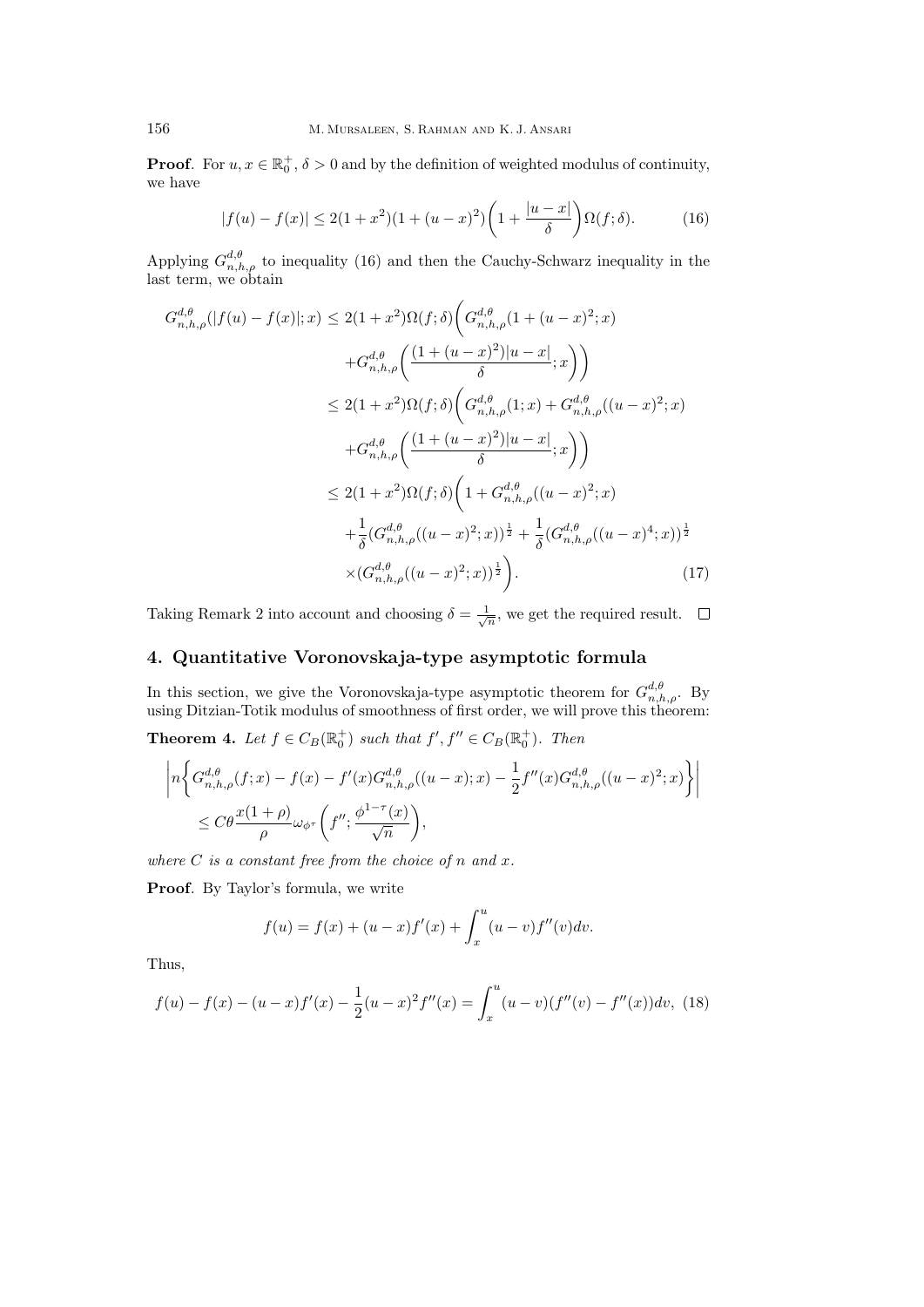operating  $G_{n,h,\rho}^{d,\theta}(.;x)$  to both sides of the above relation, we get

$$
\left| G_{n,h,\rho}^{d,\theta}(f;x) - f(x) - f'(x)G_{n,h,\rho}^{d,\theta}((u-x);x) - \frac{1}{2}f''(x)G_{n,h,\rho}^{d,\theta}((u-x)^2;x) \right|
$$
  
\n
$$
= \left| G_{n,h,\rho}^{d,\theta} \left( \int_x^u (u-v)(f''(v) - f''(x))dv; x \right) \right|
$$
  
\n
$$
\leq G_{n,h,\rho}^{d,\theta} \left( \left| \int_x^u (u-v)(f''(v) - f''(x))dv \right|; x \right).
$$
 (19)

Also, for  $g \in W_{\tau}$ , we have

$$
\left| \int_{x}^{u} (u-v)(f''(v) - f''(x)) dv \right| \leq ||f'' - g|| (u-x)^{2} + 2^{\tau} \phi^{-\tau}(x) ||\phi^{\tau} g'|| |u-x|^{3}.
$$
 (20)

From (19), we have

$$
\left| G_{n,h,\rho}^{d,\theta}(f;x) - f(x) - f'(x)G_{n,h,\rho}^{d,\theta}((u-x);x) - \frac{1}{2}f''(x)G_{n,h,\rho}^{d,\theta}((u-x)^2;x) \right|
$$
  
\n
$$
\leq ||f'' - g||G_{n,h,\rho}^{d,\theta}((u-x)^2;x) + 2^{\tau}\phi^{-\tau}(x)||\phi^{\tau}g'||G_{n,h,\rho}^{d,\theta}((u-x)^3;x).
$$

In view of Remark 2 and using the Cauchy-Schwarz inequality in the last term, we obtain

$$
\left| G_{n,h,\rho}^{d,\theta}(f;x) - f(x) - f'(x)G_{n,h,\rho}^{d,\theta}((u-x);x) - \frac{1}{2}f''(x)G_{n,h,\rho}^{d,\theta}((u-x)^2;x) \right|
$$
  
\n
$$
\leq ||f'' - g||G_{n,h,\rho}^{d,\theta}((u-x)^2;x) + 2^{\tau}\phi^{-\tau}(x)||\phi^{\tau}g'||(G_{n,h,\rho}^{d,\theta}((u-x)^2;x))^{\frac{1}{2}}
$$
  
\n
$$
\times (G_{n,h,\rho}^{d,\theta}((u-x)^4;x))^{\frac{1}{2}}
$$
  
\n
$$
\leq ||f'' - g||C_1\theta \frac{x(1+\rho)}{n\rho} + 2^{\tau}\phi^{-\tau}(x)||\phi^{\tau}g'||\left(C_1\theta \frac{x(1+\rho)}{n\rho}\right)^{\frac{1}{2}}
$$
  
\n
$$
\times \left(C_2\theta \left(\frac{x(1+\rho)}{n\rho}\right)^2\right)^{\frac{1}{2}}
$$
  
\n
$$
\leq C_1\theta \frac{x(1+\rho)}{n\rho} \left\{ ||f'' - g|| + M^* \frac{\phi^{1-\tau}(x)}{\sqrt{n}} ||\phi^{\tau}g'|| \right\}.
$$

Taking the infimum on the right-hand side of the above relations over  $g \in W_{\tau}$ , we get

$$
\left| n \left\{ G_{n,h,\rho}^{d,\theta}(f;x) - f(x) - f'(x)G_{n,h,\rho}^{d,\theta}((u-x);x) - \frac{1}{2}f''(x)G_{n,h,\rho}^{d,\theta}((u-x)^2;x) \right\} \right|
$$
  

$$
\leq C_1 \theta \frac{x(1+\rho)}{\rho} K_{\phi^{\tau}} \left( f''; M^* \frac{\phi^{1-\tau}(x)}{\sqrt{n}} \right).
$$

Now using inequality (10), the theorem is proved.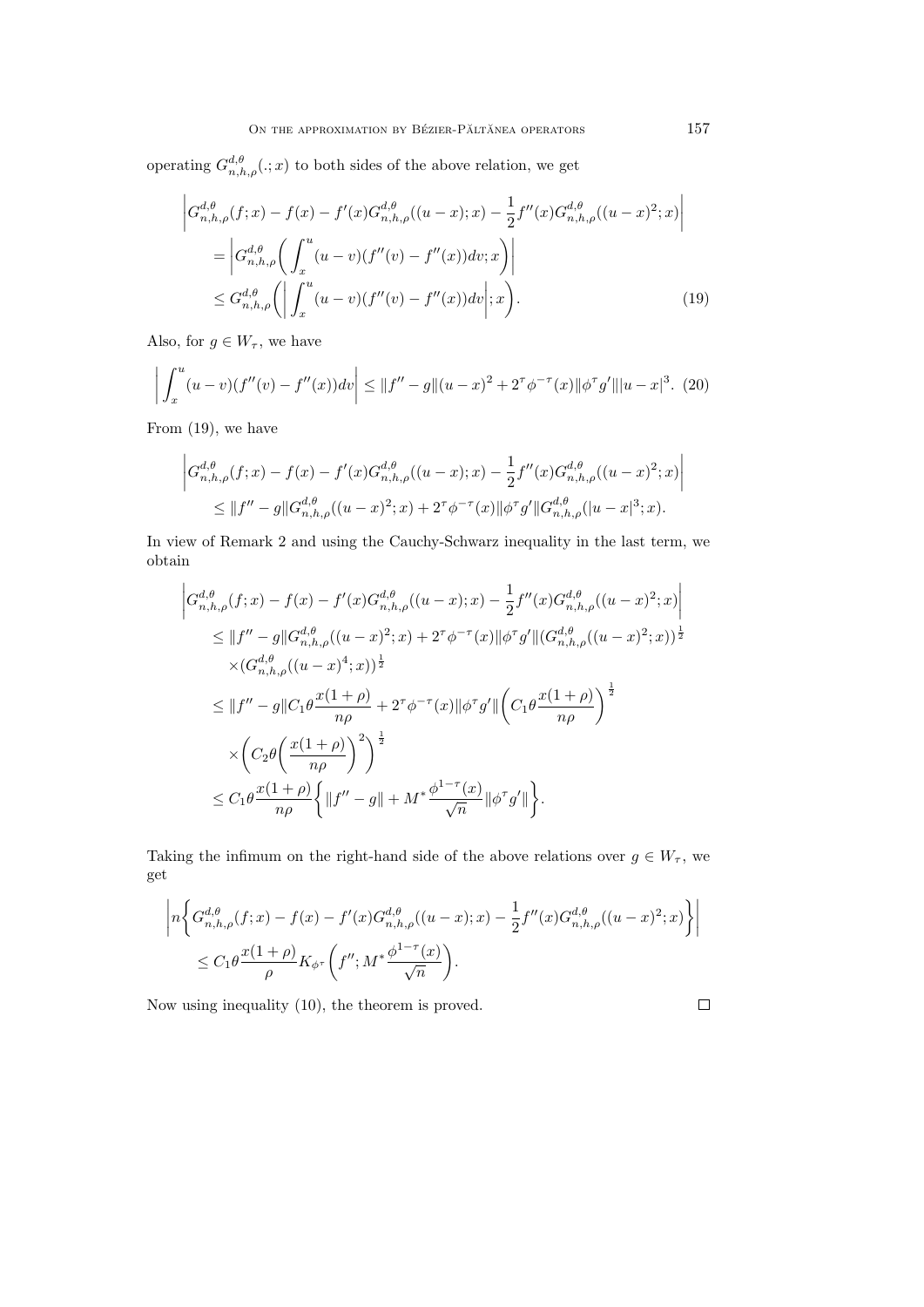#### **5. Rate of convergence for functions of bounded variation**

The rate of convergence for functions having a derivative of bounded variation is a fascinating topic of research. Zeng and Piriou [28] established the rate of convergence of Bernstein-B`ezier operators for a function of bounded variation. Thereafter, many researchers have studied the Bèzier variant of different operators [2, 11, 29, 30]. In this section, we would like to obtain the rate of convergence of  $G_{n,h,\rho}^{d,\theta}(.;.)$  for functions having a derivative of bounded variation.

Let  $DBV(\mathbb{R}_0^+)$  be the space of functions on  $\mathbb{R}_0^+$  having a derivative of bounded variation on every finite subinterval of  $\mathbb{R}_0^+$ . Since the domain of the function f is unbounded, i.e.  $\mathbb{R}_0^+$ , we consider the space

$$
D_{x^2}BV(\mathbb{R}_0^+) = \{ f : \mathbb{R}_0^+ \to \mathbb{R} : f \in DBV(\mathbb{R}_0^+) \text{ and } |f(x)| \le M_f(1+x^2) \text{ for some } M_f > 0 \}.
$$

Taking into consideration the fundamental theorem of calculus, we observe that the function  $f \in D_{x^2}BV(\mathbb{R}_0^+)$  possesses a representation

$$
f(x) = \int_0^x g(u) du + f(0),
$$

where g is a function of bounded variation on each finite subinterval of  $\mathbb{R}_0^+$ .

**Lemma 6.** *Let*  $x \in \mathbb{R}_0^+$  *and let*  $K_{n,h,\rho}^{d,\theta}(x, u)$  *be the kernel defined by* (7)*. Then for C*<sup>1</sup> *>* 1 *and for n large enough, we have*

1)  $\xi_{n,\rho}^{\theta}(x,y) = \int_0^y K_{n,h,\rho}^{d,\theta}(x,u) du \leq \frac{\theta C_1 x (1+\rho)}{n\rho} \frac{1}{(x-y)^2}, \quad 0 \leq y < x.$ 

2) 
$$
1 - \xi_{n,\rho}^{\theta}(x, z) = \int_{z}^{\infty} K_{n,h,\rho}^{d,\theta}(x, u) du \leq \frac{\theta C_1 x (1+\rho)}{n\rho} \frac{1}{(z-x)^2}, \quad x < z < \infty.
$$

**Proof***.* Using Lemma 3, we get

*ξ θ*

$$
\theta_{n,\rho}(x,y) = \int_0^y K_{n,h,\rho}^{d,\theta}(x,u) du
$$
  
\n
$$
\leq \int_0^y \left(\frac{x-u}{x-y}\right)^2 K_{n,h,\rho}^{d,\theta}(x,u) du
$$
  
\n
$$
\leq \frac{1}{(x-y)^2} G_{n,h,\rho}^{d,\theta}((u-x)^2; x)
$$
  
\n
$$
\leq \frac{\theta C_1 x (1+\rho)}{n\rho} \frac{1}{(x-y)^2}.
$$

Similarly, we can show the second part; hence the proof is omitted.

**Theorem 5.** Let  $f \in D_{x^2}BV(\mathbb{R}_0^+)$  and for every  $x \in (0, +\infty)$  consider the function *f ′ <sup>x</sup> defined by*

$$
f'_x(u) = \begin{cases} f'(u) - f'(x^-), & \text{if } 0 \le u < x, \\ 0, & \text{if } u = x, \\ f'(u) - f'(x^+), & \text{if } x < u < \infty. \end{cases} \tag{21}
$$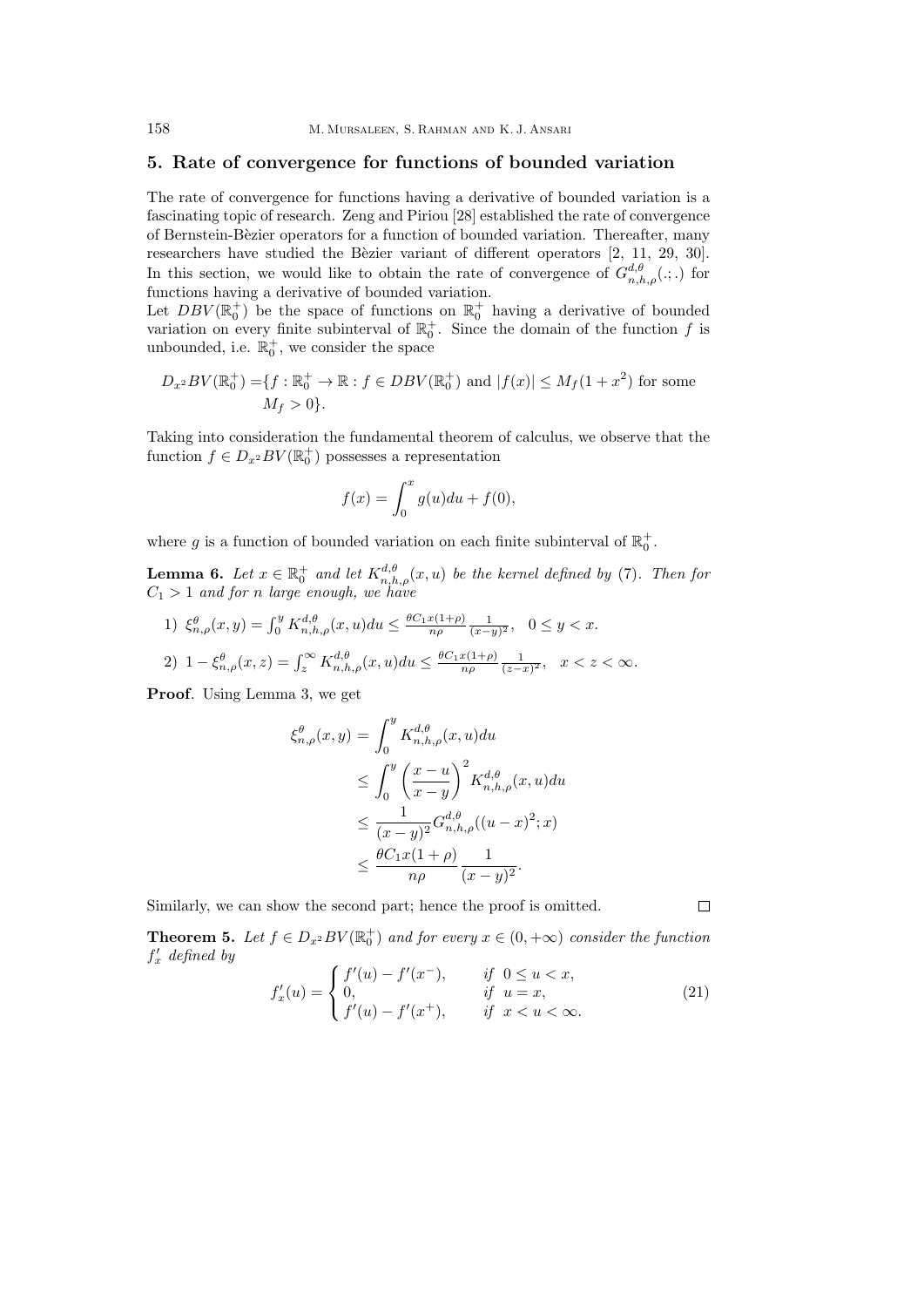*Let us denote by* ∨ *d*  $\overline{Q}$   $f'_{x}$  the total variation of  $f'_{x}$  on  $[c,d] \subset \mathbb{R}^{+}_{0}$ . Then, for every  $x \in (0, +\infty)$  *and large n,* 

$$
|G_{n,h,\rho}^{d,\theta}(f;x) - f(x)| \leq \frac{\sqrt{\theta}}{\theta+1} |f'(x^+) + \theta f'(x^-)| \left(\frac{C_1 x(1+\rho)}{n\rho}\right)^{\frac{1}{2}} + \frac{\theta^{\frac{3}{2}}}{\theta+1} |f'(x^+) - f'(x^-)| \left(\frac{C_1 x(1+\rho)}{n\rho}\right)^{\frac{1}{2}} + \theta \frac{C_1(1+\rho)}{n\rho} \sum_{k=1}^{[\sqrt{n}]} \left(\frac{x}{\sqrt{x}} f'_x\right) + \frac{x}{\sqrt{n}} \left(\frac{x}{\sqrt{x}} \int_{x-\frac{x}{\sqrt{n}}}^{x} f'_x\right) + \frac{x}{\sqrt{n}} \left(\frac{x}{\sqrt{x}} \int_{x-\frac{x}{\sqrt{n}}}^{x} f'_x\right) + \theta \frac{C_1(1+\rho)}{n\rho} \sum_{k=1}^{[\sqrt{n}]} \left(\frac{x+\frac{x}{\sqrt{n}}}{x} f'_x\right).
$$

**Proof**. For any  $f \in D_{x^2}BV(\mathbb{R}_0^+)$ , from the definition of  $f'_x(u)$ , we can write

$$
f'(u) = \frac{1}{\theta + 1} (f'(x^+) + \theta f'(x^-)) + f'_x(u) + \frac{1}{2} (f'(x^+) - f'(x^-))
$$
  
 
$$
\times \left( \text{sgn}(u - x) + \frac{\theta - 1}{\theta + 1} \right) + \delta_x(u) \left( f'(x) - \frac{1}{2} (f'(x^+) + f'(x^-)) \right), \tag{22}
$$

where

$$
\delta_x(u) = \begin{cases} 1, & \text{if } x = u, \\ 0, & \text{if } x \neq u. \end{cases}
$$

Now since  $G_{n,h,\rho}^{d,\theta}(1;x) = 1$ , we have

$$
G_{n,h,\rho}^{d,\theta}(f;x) - f(x) = G_{n,h,\rho}^{d,\theta}(f(u) - f(x);x)
$$
  
= 
$$
\int_0^\infty K_{n,h,\rho}^{d,\theta}(x,u)(f(u) - f(x))du
$$
  
= 
$$
\int_0^\infty K_{n,h,\rho}^{d,\theta}(x,u) \left(\int_x^u f'(v)dv\right)du.
$$

From (22), we obtain

$$
G_{n,h,\rho}^{d,\theta}(f;x) - f(x) = \int_0^\infty K_{n,h,\rho}^{d,\theta}(x,u) \left( \int_x^u \left\{ \frac{1}{\theta+1} (f'(x^+) + \theta f'(x^-)) + f'_x(v) \right. \\ + \frac{1}{2} (f'(x^+) - f'(x^-)) \left( \text{sgn}(v-x) + \frac{\theta-1}{\theta+1} \right) \\ + \delta_x(v) \left( f'(x) - \frac{1}{2} (f'(x^+) + f'(x^-)) \right) \right\} dv \right) du. \tag{23}
$$

From the definition of  $\delta_x(u)$ , it is clear that

$$
\int_0^\infty K_{n,h,\rho}^{d,\theta}(x,u) \bigg( \int_x^u \bigg( f'(x) - \frac{1}{2} (f'(x^+) + f'(x^-)) \bigg) \delta_x(v) dv \bigg) du = 0. \tag{24}
$$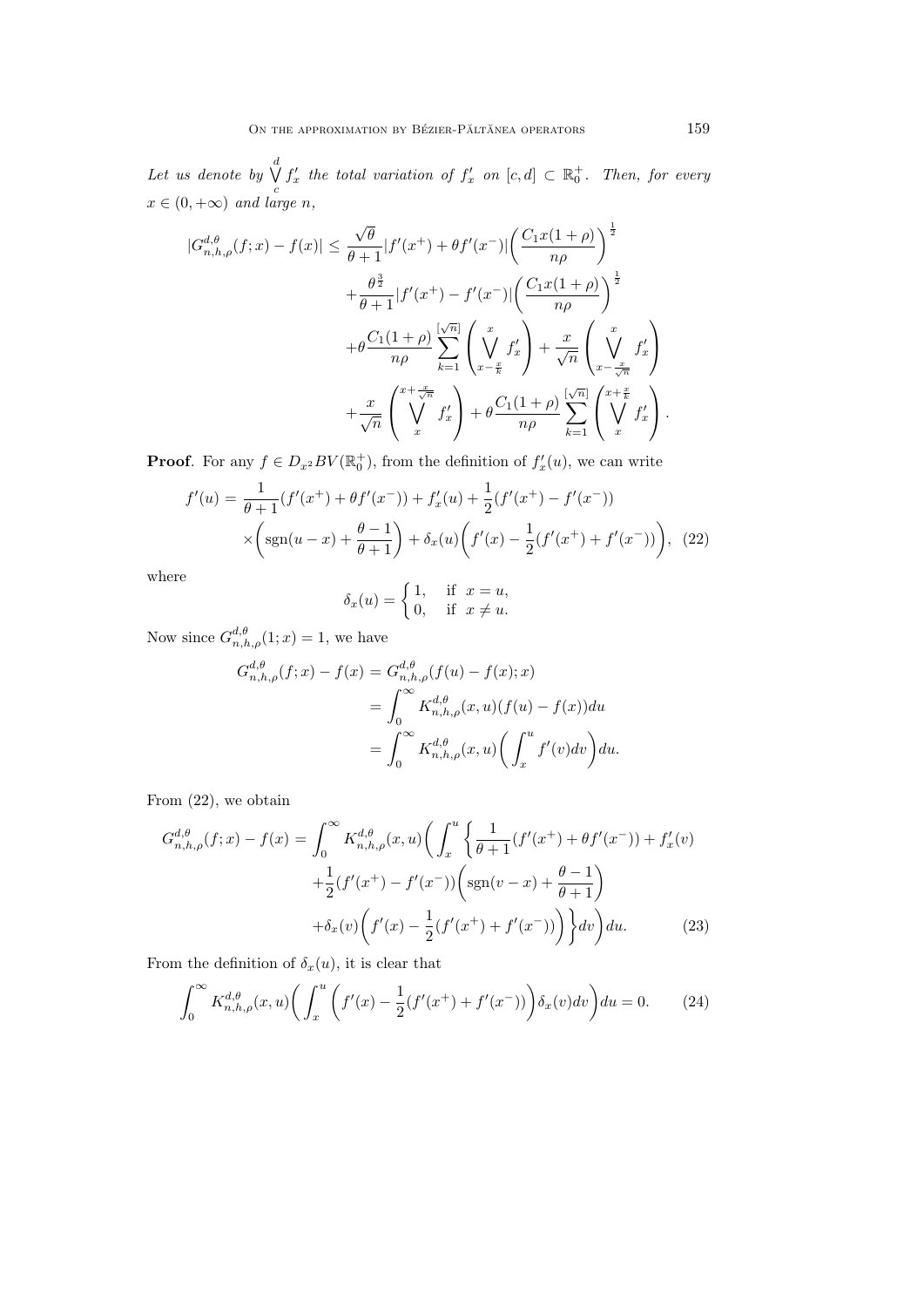Now, consider

$$
\left| \int_0^\infty K_{n,h,\rho}^{d,\theta}(x,u) \left( \int_x^u \frac{1}{\theta+1} (f'(x^+) + \theta f'(x^-)) dv \right) du \right|
$$
  
= 
$$
\left| \frac{1}{\theta+1} (f'(x^+) + \theta f'(x^-)) \int_0^\infty K_{n,h,\rho}^{d,\theta}(x,u) (u-x) du \right|
$$
  

$$
\leq \frac{1}{\theta+1} |f'(x^+) + \theta f'(x^-)| \int_0^\infty K_{n,h,\rho}^{d,\theta}(x,u) |u-x| du.
$$

Applying the Cauchy-Schwarz inequality and Remark 2 to adequately large *n*, we have

$$
\left| \int_0^\infty K_{n,h,\rho}^{d,\theta}(x,u) \left( \int_x^u \frac{1}{\theta+1} (f'(x^+) + \theta f'(x^-)) dv \right) du \right|
$$
  
\n
$$
\leq \frac{1}{\theta+1} |f'(x^+) + \theta f'(x^-)| \sqrt{G_{n,h,\rho}^{d,\theta}((u-x)^2;x)}
$$
  
\n
$$
\leq \frac{1}{\theta+1} |f'(x^+) + \theta f'(x^-)| \left( \frac{\theta C_1 x (1+\rho)}{n\rho} \right)^{\frac{1}{2}}
$$
  
\n
$$
\leq \frac{\sqrt{\theta}}{\theta+1} |f'(x^+) + \theta f'(x^-)| \left( \frac{C_1 x (1+\rho)}{n\rho} \right)^{\frac{1}{2}}.
$$
 (25)

Similarly, we obtain

$$
\left| \int_0^\infty K_{n,h,\rho}^{d,\theta}(x,u) \left( \int_x^u \frac{1}{2} (f'(x^+) - f'(x^-)) \left( \text{sgn}(u-x) + \frac{\theta - 1}{\theta + 1} \right) dv \right) du \right|
$$
  
\n
$$
\leq \frac{\theta}{\theta + 1} |f'(x^+) - f'(x^-)| \left( \frac{\theta C_1 x (1 + \rho)}{n \rho} \right)^{\frac{1}{2}}
$$
  
\n
$$
\leq \frac{\theta^{\frac{3}{2}}}{\theta + 1} |f'(x^+) - f'(x^-)| \left( \frac{C_1 x (1 + \rho)}{n \rho} \right)^{\frac{1}{2}}.
$$
 (26)

Considering (23)-(26), we obtain the following estimates

$$
|G_{n,h,\rho}^{d,\theta}(f;x) - f(x)| \leq \left| \int_0^{\infty} K_{n,h,\rho}^{d,\theta}(x,u) \left( \int_x^u f_x'(v) dv \right) du \right|
$$
  
+  $\frac{\sqrt{\theta}}{\theta + 1} |f'(x^+) + \theta f'(x^-)| \left( \frac{C_1 x(1+\rho)}{n\rho} \right)^{\frac{1}{2}}$   
+  $\frac{\theta^{\frac{3}{2}}}{\theta + 1} |f'(x^+) - f'(x^-)| \left( \frac{C_1 x(1+\rho)}{n\rho} \right)^{\frac{1}{2}}$   
 $\leq \left| A_{n,h,\rho}^{d,\theta}(f_x';x) + B_{n,h,\rho}^{d,\theta}(f_x';x) \right|$   
+  $\frac{\sqrt{\theta}}{\theta + 1} |f'(x^+) + \theta f'(x^-)| \left( \frac{C_1 x(1+\rho)}{n\rho} \right)^{\frac{1}{2}}$   
+  $\frac{\theta^{\frac{3}{2}}}{\theta + 1} |f'(x^+) - f'(x^-)| \left( \frac{C_1 x(1+\rho)}{n\rho} \right)^{\frac{1}{2}},$  (27)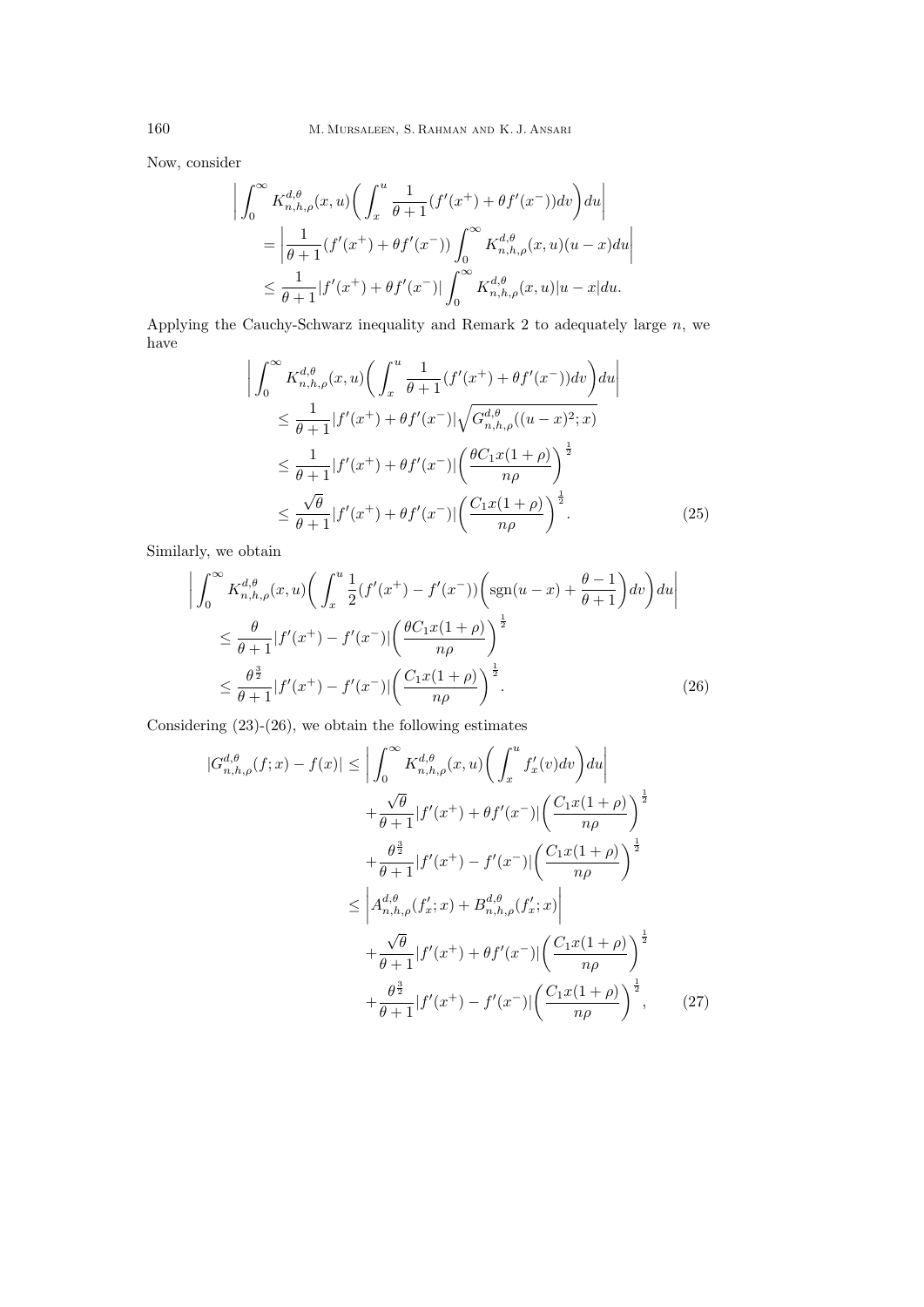where

$$
A_{n,h,\rho}^{d,\theta}(f'_x;x) = \int_0^x \bigg( \int_x^u f'_x(v) dv \bigg) K_{n,h,\rho}^{d,\theta}(x,u) du
$$

and

$$
B_{n,h,\rho}^{d,\theta}(f'_x;x) = \int_x^{\infty} \bigg( \int_x^u f'_x(v) dv \bigg) K_{n,h,\rho}^{d,\theta}(x,u) du.
$$

Now, we estimate the terms  $A_{n,h,\rho}^{d,\theta}(f'_x;x)$  and  $B_{n,h,\rho}^{d,\theta}(f'_x;x)$ . Using the definition of *ξ θ n,ρ*(*., .*) given in Lemma 6 and integrating by parts, we can write

$$
A_{n,h,\rho}^{d,\theta}(f'_x;x) = \int_0^x \left(\int_x^u f'_x(v)dv\right) \frac{\partial \xi_{n,\rho}^{\theta}(x,u)}{\partial u} du
$$
  
= 
$$
\int_0^x f'_x(u)\xi_{n,\rho}^{\theta}(x,u) du.
$$

Thus,

$$
|A_{n,h,\rho}^{d,\theta}(f'_x;x)| = \left| \int_0^x f'_x(u)\xi_{n,\rho}^{\theta}(x,u)du \right|
$$
  

$$
\leq \int_0^{x - \frac{x}{\sqrt{n}}} |f'_x(u)|\xi_{n,\rho}^{\theta}(x,u)du + \int_{x - \frac{x}{\sqrt{n}}}^x |f'_x(u)|\xi_{n,\rho}^{\theta}(x,u)du.
$$

Since  $f'_x(x) = 0$  and  $\xi_{n,\rho}^{\theta}(x, u) \leq 1$ , we get

$$
\int_{x-\frac{x}{\sqrt{n}}}^{x} |f'_x(u)| \xi_{n,\rho}^{\theta}(x,u) dt = \int_{x-\frac{x}{\sqrt{n}}}^{x} |f'_x(u) - f'_x(x)| \xi_{n,\rho}^{\theta}(x,u) du
$$
  
\n
$$
\leq \int_{x-\frac{x}{\sqrt{n}}}^{x} |f'_x(u) - f'_x(x)| du
$$
  
\n
$$
\leq \int_{x-\frac{x}{\sqrt{n}}}^{x} \left(\bigvee_{u}^{x} f'_x\right) du
$$
  
\n
$$
\leq \frac{x}{\sqrt{n}} \left(\bigvee_{x-\frac{x}{\sqrt{n}}}^{x} f'_x\right).
$$

Now, considering  $\int_0^{x-\frac{x}{\sqrt{n}}} |f'_x(u)| \xi_{n,\rho}^{\theta}(x,u) du$  and using Lemma 6, we have

$$
\int_0^{x - \frac{x}{\sqrt{n}}} |f'_x(u)| \xi_{n,\rho}^{\theta}(x,u) du \le \theta \frac{C_1 x (1+\rho)}{n\rho} \int_0^{x - \frac{x}{\sqrt{n}}} \frac{|f'_x(u)|}{(x-u)^2} du
$$
  

$$
= \theta \frac{C_1 x (1+\rho)}{n\rho} \int_0^{x - \frac{x}{\sqrt{n}}} \frac{|f'_x(u) - f'_x(x)|}{(x-u)^2} du
$$
  

$$
\le \theta \frac{C_1 x (1+\rho)}{n\rho} \int_0^{x - \frac{x}{\sqrt{n}}} \left(\bigvee_{u}^x f'_x\right) \frac{du}{(x-u)^2}.
$$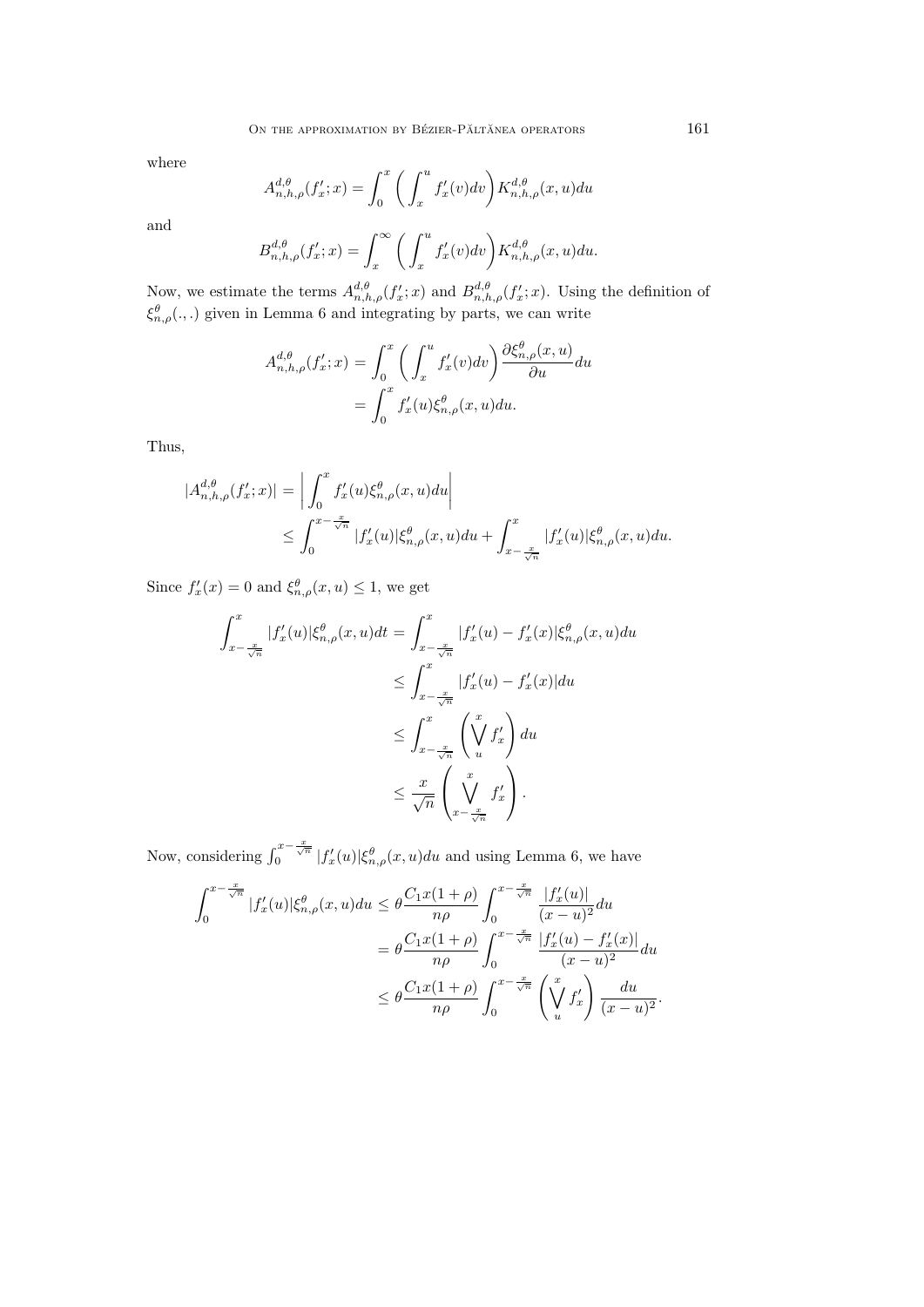Assuming  $u = x - \frac{x}{v}$ , we have

$$
\int_0^{x - \frac{x}{\sqrt{n}}} |f'_x(u)| \xi_{n,\rho}^{\theta}(x, u) du \le \theta \frac{C_1(1+\rho)}{n\rho} \int_1^{\sqrt{n}} \left(\bigvee_{x - \frac{x}{v}}^x f'_x\right) dv
$$
  

$$
\le \theta \frac{C_1(1+\rho)}{n\rho} \sum_{k=1}^{\lfloor \sqrt{n} \rfloor} \left(\bigvee_{x - \frac{x}{k}}^x f'_x\right).
$$

Therefore,

$$
|A_{n,h,\rho}^{d,\theta}(f'_x;x)| \leq \theta \frac{C_1(1+\rho)}{n\rho} \sum_{k=1}^{\lfloor \sqrt{n} \rfloor} \left(\bigvee_{x-\frac{x}{k}}^{x} f'_x\right) + \frac{x}{\sqrt{n}} \left(\bigvee_{x-\frac{x}{\sqrt{n}}}^{x} f'_x\right). \tag{28}
$$

Considering

$$
|B_{n,h,\rho}^{d,\theta}(f'_x;x)| = \left| \int_x^{\infty} \left( \int_x^u f'_x(v)dv \right) K_{n,h,\rho}^{d,\theta}(x,u)du \right|,
$$

using integration by parts and applying Lemma 6 with  $z = x + \frac{x}{\sqrt{n}}$ , we have

$$
|B_{n,h,\rho}^{d,\theta}(f'_x;x)| \leq \left| \int_x^z f'_x(u)(1-\xi_{n,\rho}^{\theta}(x,u))du \right| + \left| \int_z^\infty f'_x(u)(1-\xi_{n,\rho}^{\theta}(x,u))du \right|
$$
  
\n
$$
\leq \int_x^z \bigvee_x^u f'_x du + \theta \frac{C_1x(1+\rho)}{n\rho} \int_z^\infty \bigvee_x^u f'_x \frac{1}{(u-x)^2} du
$$
  
\n
$$
\leq \frac{x}{\sqrt{n}} \left( \bigvee_x^{x+\frac{x}{\sqrt{n}}} f'_x \right) + \theta \frac{C_1x(1+\rho)}{n\rho} \int_{x+\frac{x}{\sqrt{n}}}^\infty \int_x^u f'_x (u-x)^{-2} du. \quad (29)
$$

Putting  $u = x + \frac{x}{v}$ , we get

$$
\theta \frac{C_1 x (1+\rho)}{n\rho} \int_{x+\frac{x}{\sqrt{n}}}^{\infty} \bigvee_{x}^{u} f'_x (u-x)^{-2} du = \theta \frac{C_1 (1+\rho)}{n\rho} \int_0^{\sqrt{n}} \bigvee_{x}^{x+\frac{x}{v}} f'_x dv
$$
  

$$
\leq \theta \frac{C_1 (1+\rho)}{n\rho} \sum_{k=1}^{\lfloor \sqrt{n} \rfloor} \bigvee_{x}^{x+\frac{x}{k}} f'_x.
$$
 (30)

Combining (29) and (30), we have

$$
|B_{n,h,\rho}^{d,\theta}(f'_x;x)| \le \frac{x}{\sqrt{n}} \left(\bigvee_{x=1}^{x+\frac{x}{\sqrt{n}}} f'_x\right) + \theta \frac{C_1(1+\rho)}{n\rho} \sum_{k=1}^{\lfloor \sqrt{n} \rfloor} \left(\bigvee_{x=1}^{x+\frac{x}{k}} f'_x\right). \tag{31}
$$

Now, assembling estimates (27), (28) and (31), we get the required result. $\Box$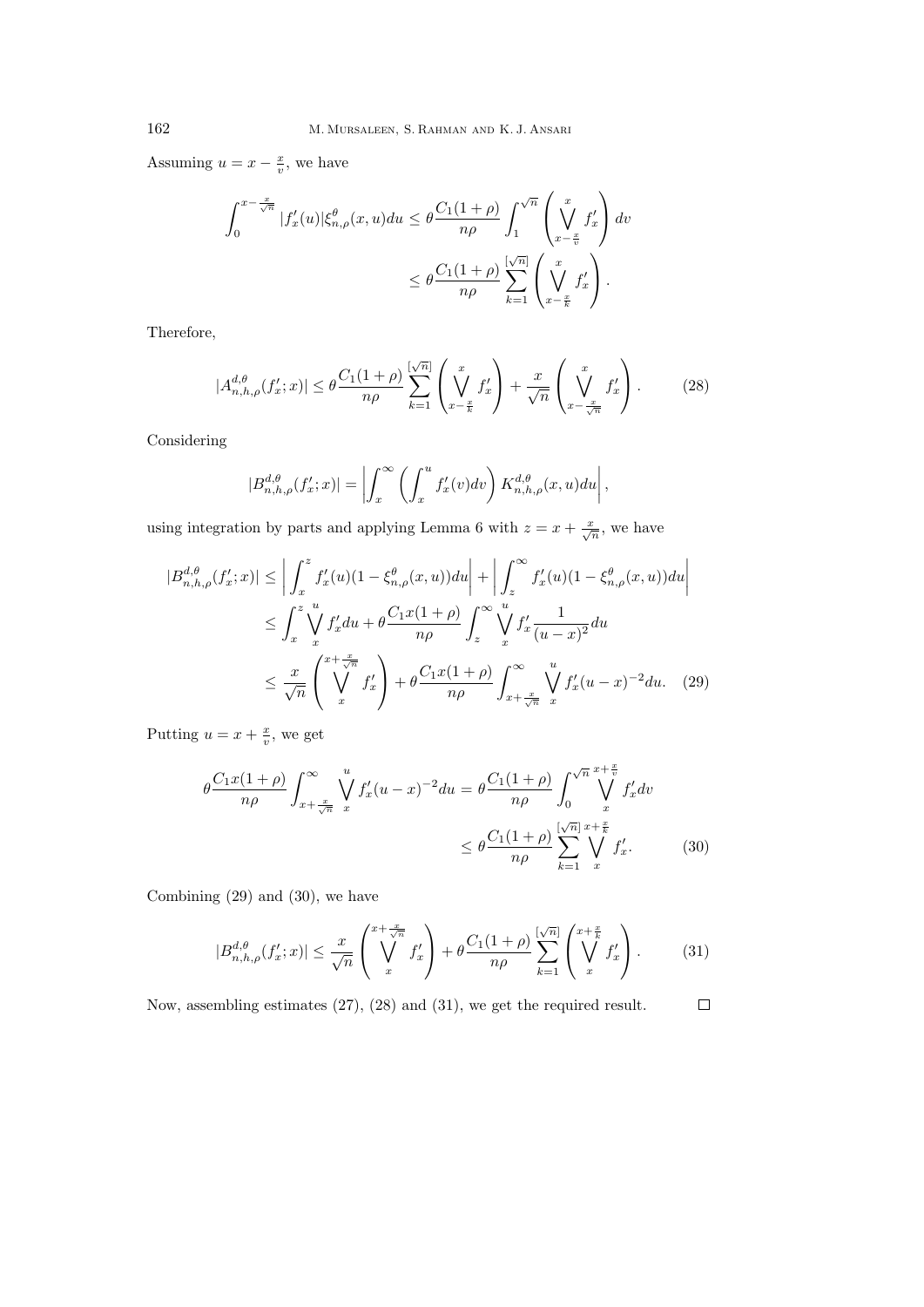### **Acknowledgements**

The third author extends his appreciation to the Deanship of Scientific Research at King Khalid University for funding this work through research groups program under grant number \*\*G.R.P-93-39. Authors are very thankful to the learned referee for his/her suggestions which were very useful to improve the paper in its present form.

### **References**

- [1] K. J. Ansari, M. Mursaleen, S. Rahman, *Approximation by Jakimovski-Leviatan operators of Durrmeyer type involving multiple Appell polynomials*, RACSAM (2018), https://doi.org/10.1007/s13398-018-0525-9.
- [2] R. BOJANIĆ, F. CHENG, Rate of convergence of Bernstein polynomials for functions *with derivatives of bounded variation*, J. Math. Anal. Appl. **141**(1989), 136–151.
- [3] G. Chang, *Generalized Bernstein-B´ezier polynomials*, J. Comput. Math. **4**(1983), 322–327.
- [4] Z. Ditzian, V. Totik, *Moduli of Smoothness*, Springer-Verlag, New York, 1987.
- [5] H.W. GOULD, A.T. HOPPER, *Operational formulas connected with two generalizations of Hermite polynomials*, Duke Math. J. **29**(1962), 51–63.
- [6] M. GOYAL, P. N. AGRAWAL, *Bézier variant of the Jakimovski-Leviatan-Păltănea operators based on Appell polynomials*, Ann. Univ. Ferrara **63**(2017), 289–302.
- [7] V. Gupta, *The B´ezier variant of Kantorovitch operators*, Comput. Math. Appl. **47**(2004), 227–232.
- [8] V. GUPTA, P. MAHESHWARI, *Bézier variant of a new Durrmeyer type operators*, Riv. Mat. Univ. Parma **7**(2003), 9–21.
- [9] M. E. H. Ismail, *On a generalization of Sz´asz operators*, Mathematica (Cluj) **39**(1974), 259–267.
- [10] A. Jakimovski, D. Leviatan, *Generalized Sz´asz operators for the approximation in the infinite interval*, Mathematica (Cluj) **11**(1969), 97–103.
- [11] H. Karsli, *Rate of convergence of new gamma type operators for functions with derivatives of bounded variation*, Math. Comput. Model. **45**(2007), 617–624.
- [12] Z. Liu, *Approximation of the Kantorovich Bézier operators in*  $L_p(0,1)$ , Dongbey Shuxue **7**(1991), 199–205.
- [13] V. N. MISHRA, R. B. GANDHI, *Simultaneous approximation by Szász-Mirakjan-Stancu-Durrmeyer type operators*, Period. Math. Hungar. **74**(2017), 118–127.
- [14] V.N.MISHRA, R.B.GANDHI, *A summation-integral type modification of Szász-Mirakjan operators*, Math. Methods Appl. Sci. **40**(2017), 175–182.
- [15] M. Mursaleen, K. J. Ansari, *On Chlodowsky variant of Sz´asz operators by Brenke type polynomials*, Appl. Math. Comput. **271**(2015), 991–1003.
- [16] M. Mursaleen, A. Alotaibi, K. J. Ansari, *On a Kantorovich Variant of (p,q)- Sz´asz-Mirakjan Operators*, J. Funct. Spaces (2016), Article ID 1035253.
- [17] M. Mursaleen, A. AL-Abied, K. J. Ansari, *Rate of convergence of Chlodowsky type Durrmeyer Jakimovski-Leviatan operators*, Tbilisi Math. J. **10**(2017), 173–184.
- [18] M. Mursaleen, K. J. Ansari, M. Nasiruzzaman, *Approximation by q-analogue of Jakimovski-Leviatan operators involving q-Appell polynomials*, Iran. J. Sci. Technol. Trans. A Sci. **41**(2017), 891–900.
- [19] M. A. ÖZARSLAN, H. AKTUĞLU, *Local approximation properties for certain King type operators*, Filomat **27**(2013), 173–181.